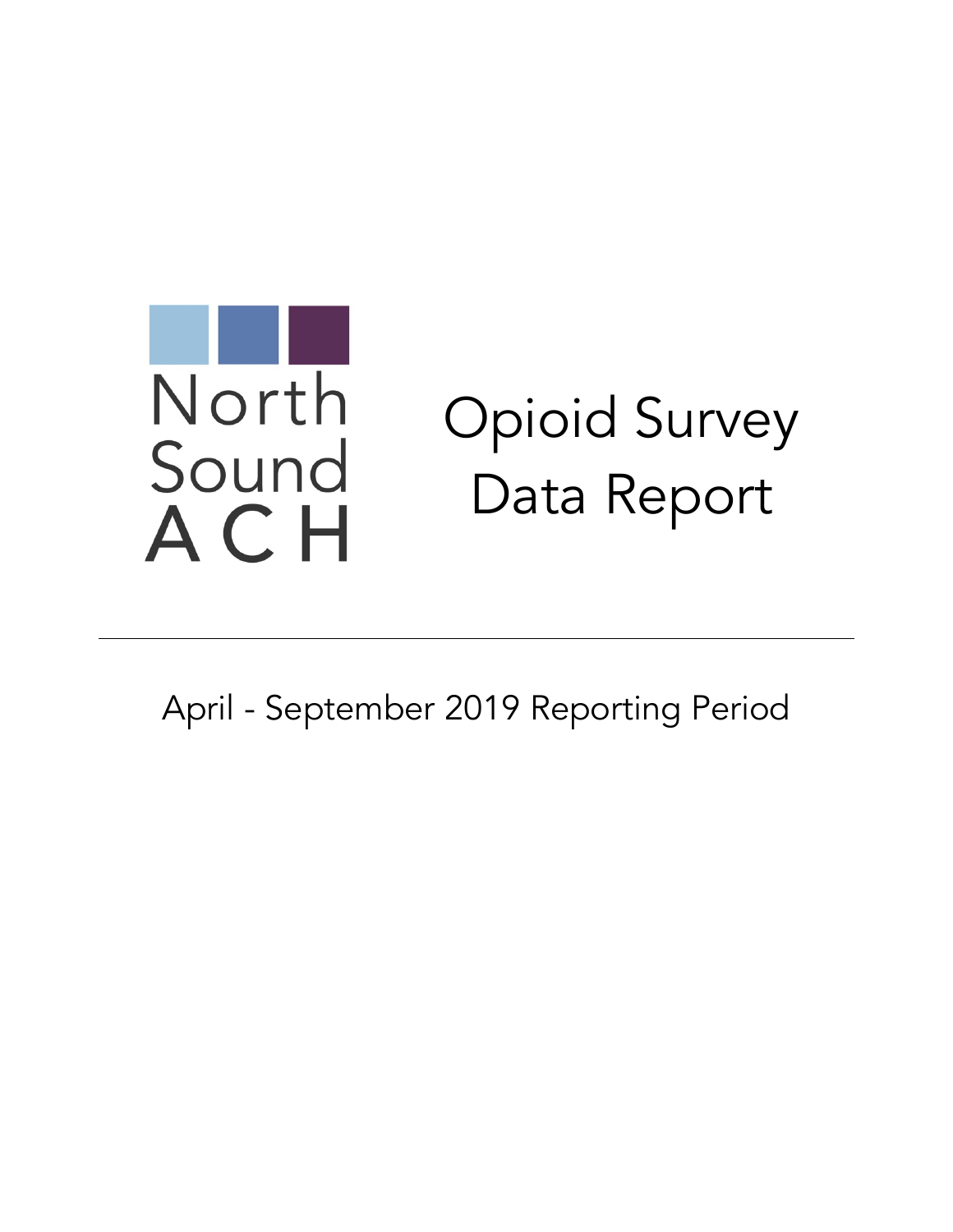# **Background**

The Washington State Health Care Authority requires that all Medication Transformation Project (MTP) partners participating in Project 3A: Addressing the Opioid Use Public Health Crisis to complete an opioid survey twice a year. The statewide surveys are split into two:

- Clinics and practices committed to Addressing the Opioid Crisis strategies
- Community-based organizations committed to Addressing the Opioid Crisis strategies

The North Sound ACH divided Project 3A into four strategies:

- Strategy 2.1 Prevent Opioid Use and Misuse
- Strategy 2.2 Link Individuals with Opioid Use Disorder with Treatment
- Strategy 2.3 Intervene in Opioid Overdoses to Prevent Death
- Strategy 2.4 Community Recovery Services and Networks for Opioid Use Disorder

Partners committed to any of these strategies were required to complete an opioid survey for each site participating in opioid strategies for the second reporting period of DSRIP Year 3 (2019) Quarters 2 and 3, April 1, 2019 to September 30, 2019. Surveys were due by October 31, 2019 at 5:00 pm. See Appendices A and B for the complete Opioid Surveys. See Appendix C, D, and E for a complete list of North Sound ACH partners and sites committed to opioid strategies.

# Purpose

The work of the transformation project area "Addressing the opioid use public health crisis" supports the state's goals of reduced opioid-related morbidity and mortality. The HCA designed the opioid surveys to assess the current scope of MTP partners' work, and to monitor and demonstrate changes made over time. In the North Sound region, respondents to this survey are those partners committed to strategies 2.1, 2.2, 2.3, and/or 2.4.

The practice/clinic version of the opioid survey assesses the status of four metrics:

- Provider use of guidelines for prescribing opioids for pain.
- Availability and use of key clinical decision support features for opioid prescribing guidelines.
- Linkage to behavioral care and medication-assisted treatment (MAT) for people with opioid use disorders.
- Emergency department has protocols in place to initiate MAT or offer take home naloxone.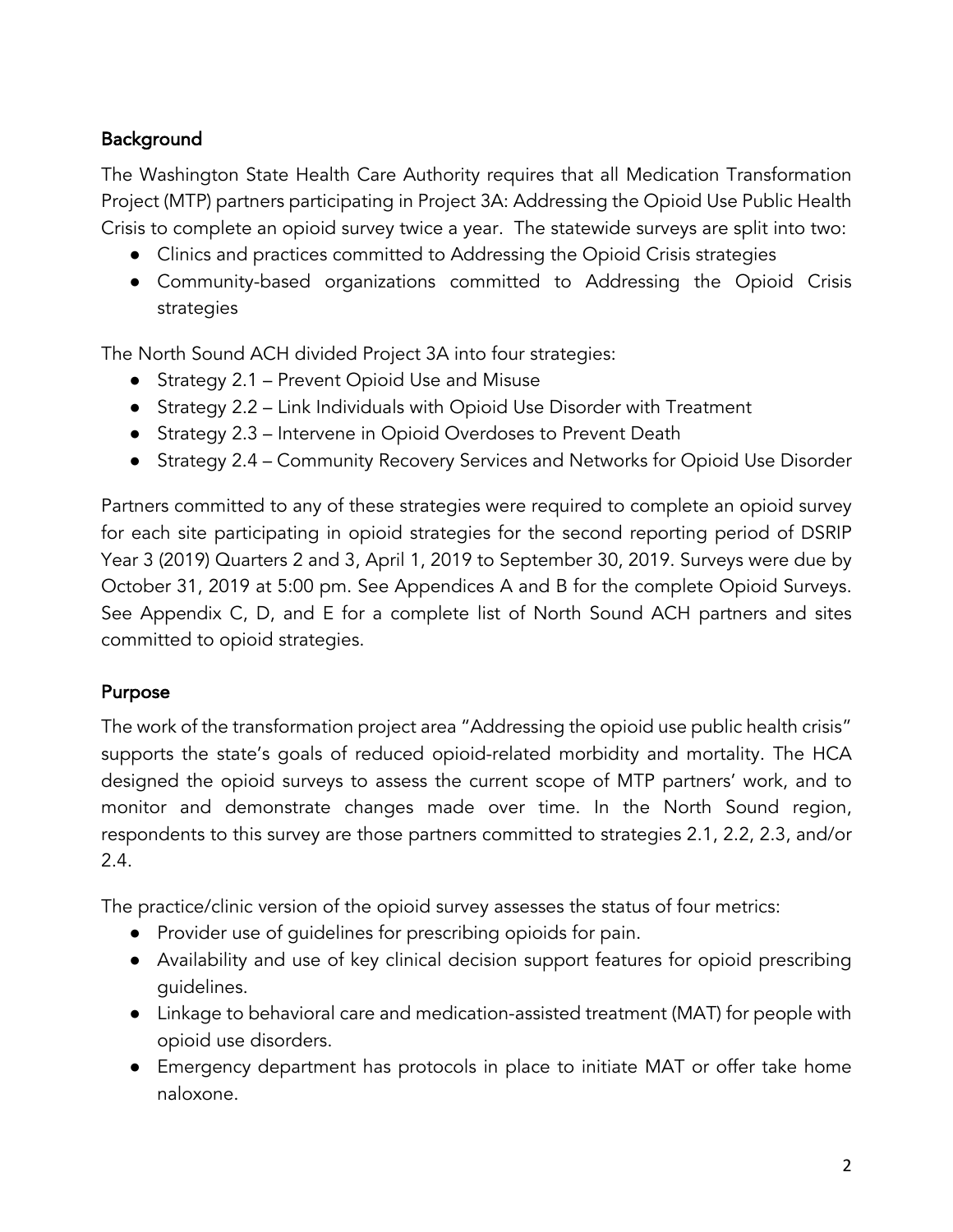The community-based organization (CBO) version assesses the status of two metrics:

- CBO site is an access point where persons can be referred for MAT.
- CBO site provides services aimed at reducing transmission of infectious diseases to persons who use injection drugs.

Of North Sound ACH's 49 contracted MTP partners, 30 (61.2%) have committed to opioid strategies. Of these 30 partners, 22 (73.3%) have committed to Strategy 2.1 – Prevent Opioid Use and Misuse, 20 (66.7%) have committed to Strategy 2.2 – Link Individuals with Opioid Use Disorder with Treatment, 25 (83.3%) have committed to Strategy 2.3 – Intervene in Opioid Overdoses to Prevent Death, and 21 (70.0%) have committed to Strategy 2.4 – Community Recovery Services and Networks for Opioid Use Disorder. (Figure 1)



## Figure 1. North Sound ACH Opioid Partners by Strategy

#### Results

All 30 partners committed to opioid strategies completed the relevant Opioid Surveys for all sites participating in opioid work and submitted a total of 135 surveys to the North Sound ACH, with an average of 4.5 surveys per organization. Fifty-six (41.5%) of the surveys were the Community-Based Organization survey and 79 (58.5%) were the Clinical survey. The number of surveys per organization ranged from one to 31. The average number for the clinical surveys submitted was 5.6 and the average number of community-based surveys submitted was 3.3. See full results of both surveys in the tables at the end of this document.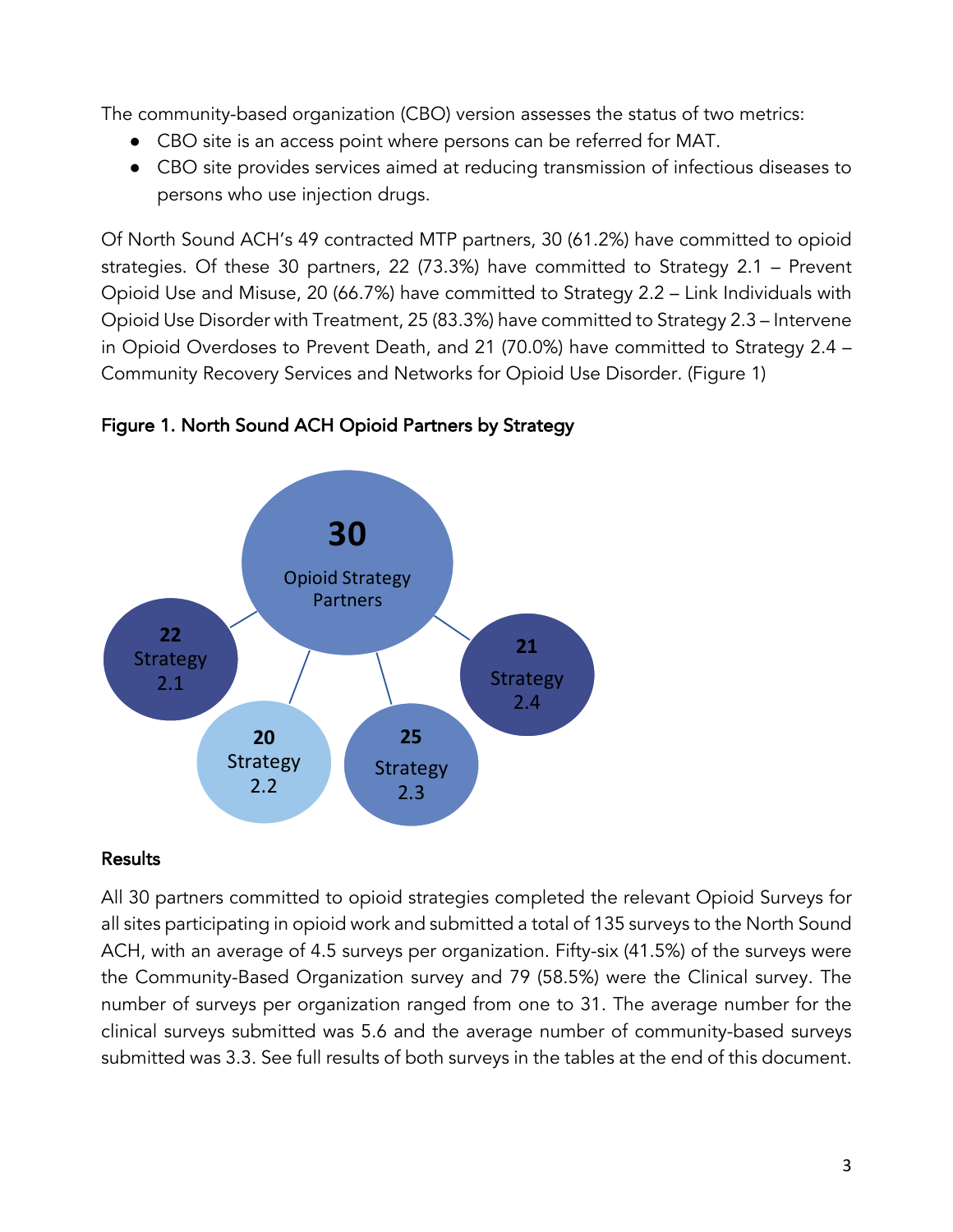When reviewing the responses submitted to the Opioid Surveys, several areas where organizations were excelling in their work to address the opioid crisis were apparent while opportunities for improvement also arose.

#### *Clinical Strengths*

Results from the analysis of the surveys submitted by the clinical practices participating in the North Sound ACH opioid strategies indicate that they are excelling in several areas of their opioid work. Of the 79 sites that submitted information on opioid prescribing guidelines, 68 (86.1%) are using evidence-based practices, such as the Bree Collaborative Guidelines (8.9%) or the Agency Medical Directors' Group (AMDG) Guidelines (79.7%). 70 of the 79 sites (88.6%) also have some sort of clinical decision support in place to assist physicians with prescribing guidelines. (Figures 2 and 3)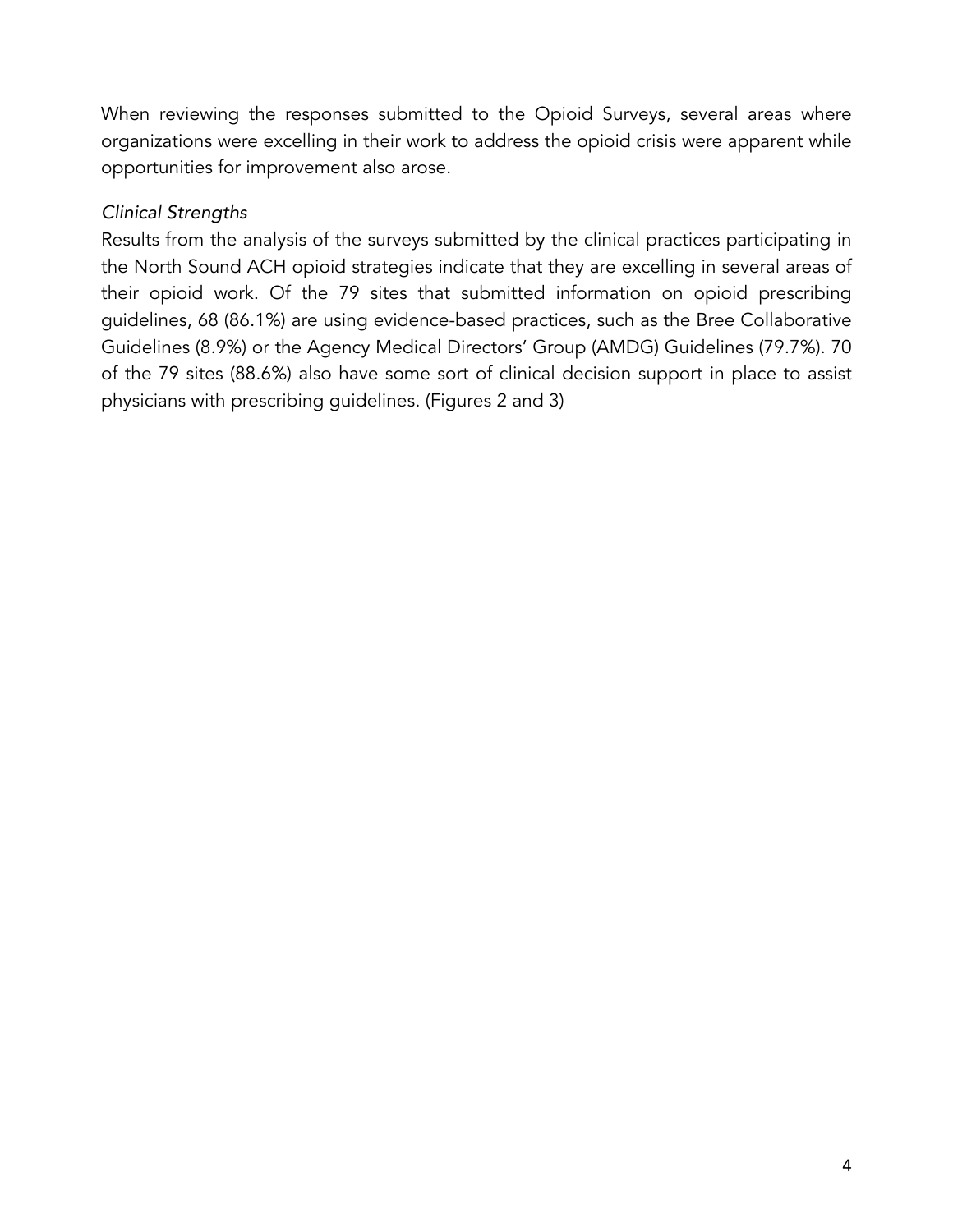Figure 2. Protocols for Behavioral Health Intervention for Patients with Opioid Use Disorder,  $N=79$ .



North Sound ACH Reporting, October 2019.





North Sound ACH Reporting, October 2019.

Clinical practice strengths were also evident in their integration of behavioral health care. Of the 79 reporting sites, 24 (30.4%) offer screening and treatment for depression and anxiety on-site and 42 (53.2%) offer screening on site and refer out for treatment. All 79 sites have a protocol in place for behavioral health interventions. (Figure 4)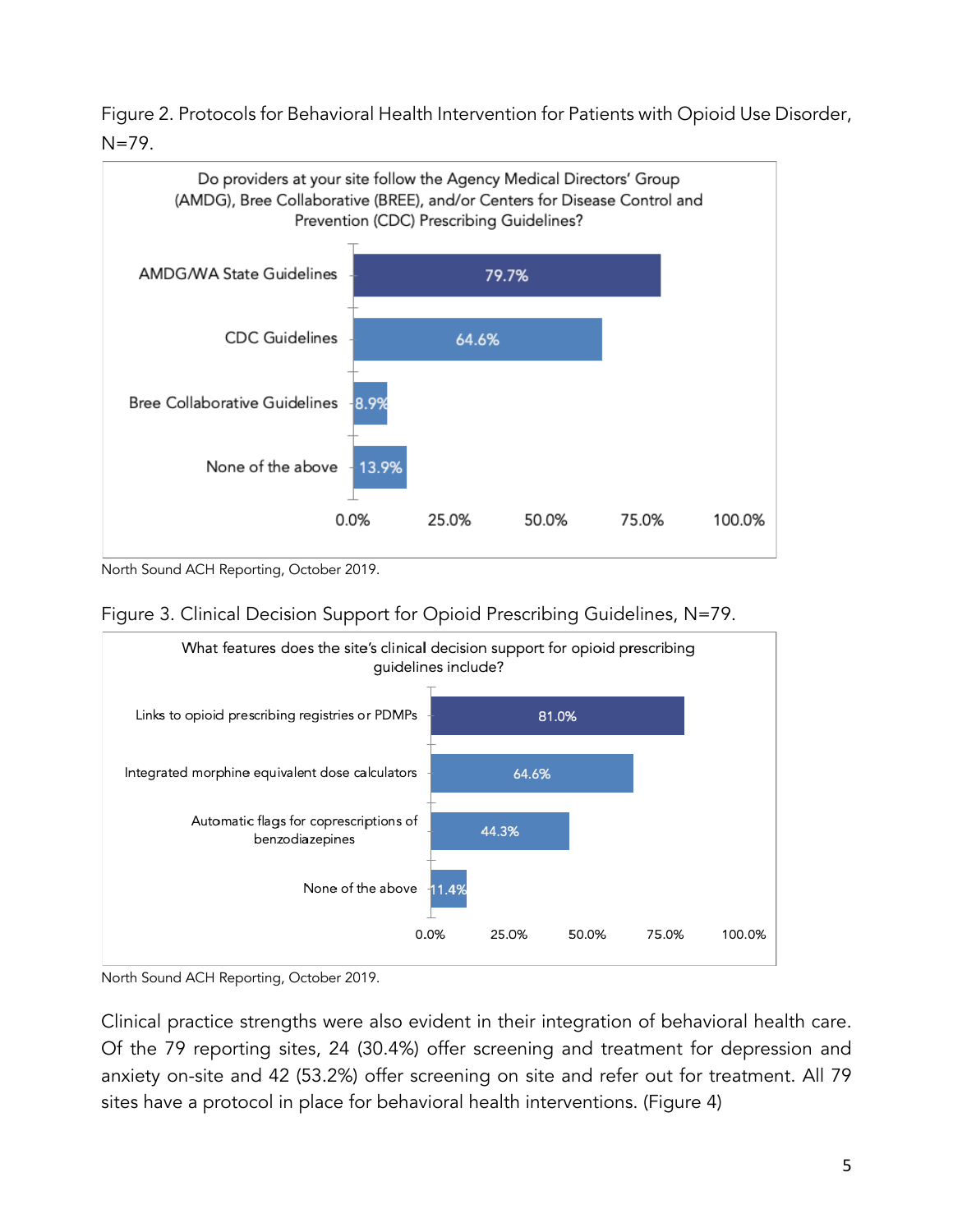Figure 4. Integration of Behavioral Health Care, N=79.



North Sound ACH Reporting, October 2019.

Thirty-six of the clinical sites self-identified as having an emergency department. Of these, 14 (38.9%) offered medication-assisted treatment (MAT) initiation or take-home naloxone to patients seen for an opioid overdose while 21 (58.3%) offered both services. Only one site (2.8%) indicated that it did not provide either service.

# *Clinical Opportunities*

One area of growth for clinical practices is the offering of MAT to patients with opioid use disorder (OUD). Of the 79 sites, only 20 (25.3%) provided MAT on-site, over half (62.0%) had an informal referral relationship with MAT providers only. (Figure 5)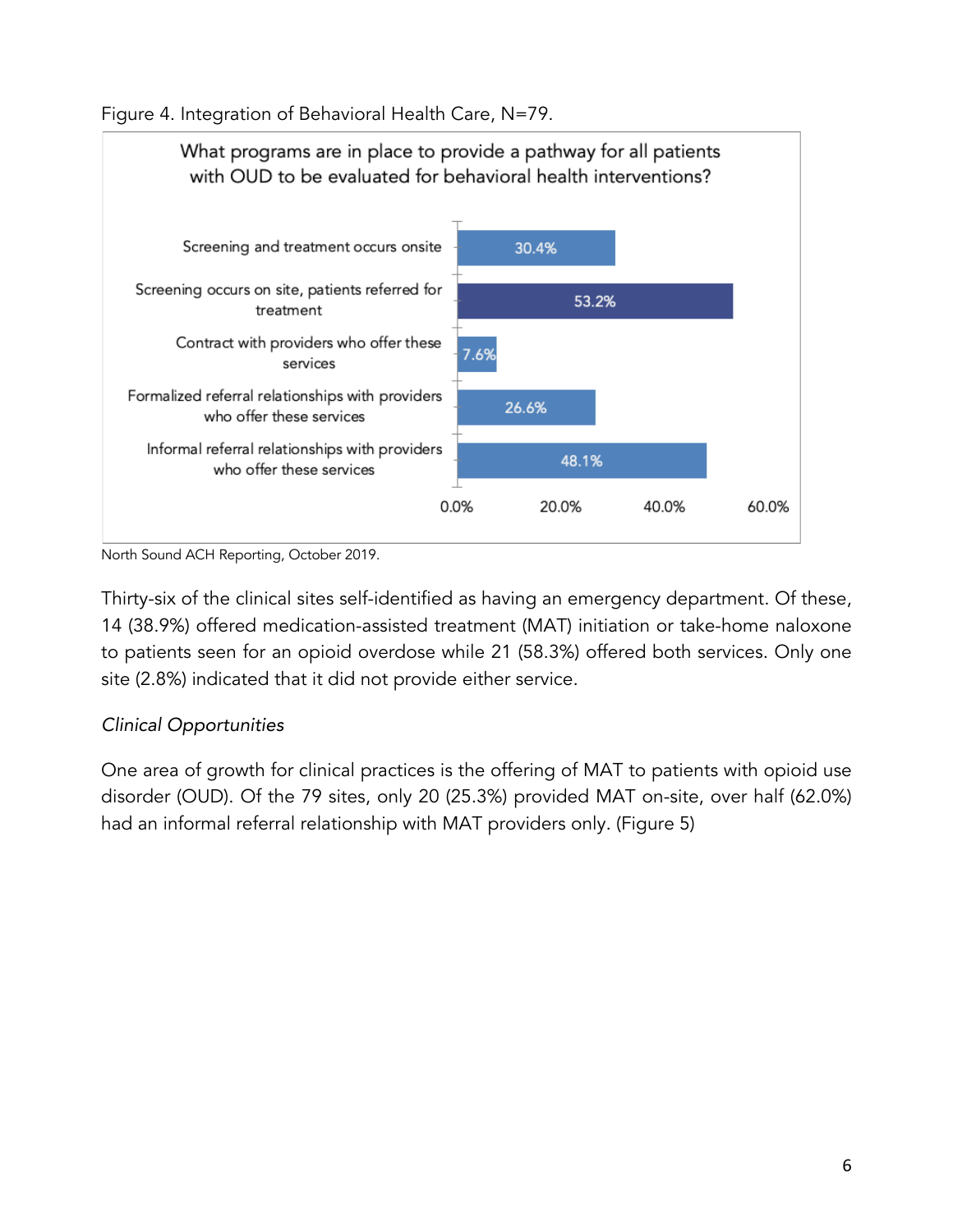



North Sound ACH Reporting, October 2019.

#### *Community-Based Organization Strengths*

Results from the analysis of the surveys submitted by the community-based organizations participating in the North Sound ACH opioid strategies indicate that they are excelling in several areas of their opioid work. Their greatest strength was around the referral of individuals with opioid use disorder to psychosocial care. Forty-eight of the 56 sites (85.7%) refer patients with OUD to psychosocial care. Referrals to MAT providers for people with OUDs was also a strength, with 46 sites (82.1%) indicating that they had protocols in place for MAT referrals.

#### *Community-Based Organization Opportunities*

One opportunity for growth for community-based organizations is in their referrals of patients with OUD to treatment networks where both medication and behavioral health treatments are available. While over half of the sites (62.5%) offer some sort of referral system, only 57.1% of those do so via a warm hand off. The remaining 42.9% solely provide information to patients. Fourteen of the sites (25.0%) do not refer for reasons not listed in the survey, including a lack of awareness about these networks, a lack of networks in rural areas, and a lack of training. (Figure 6)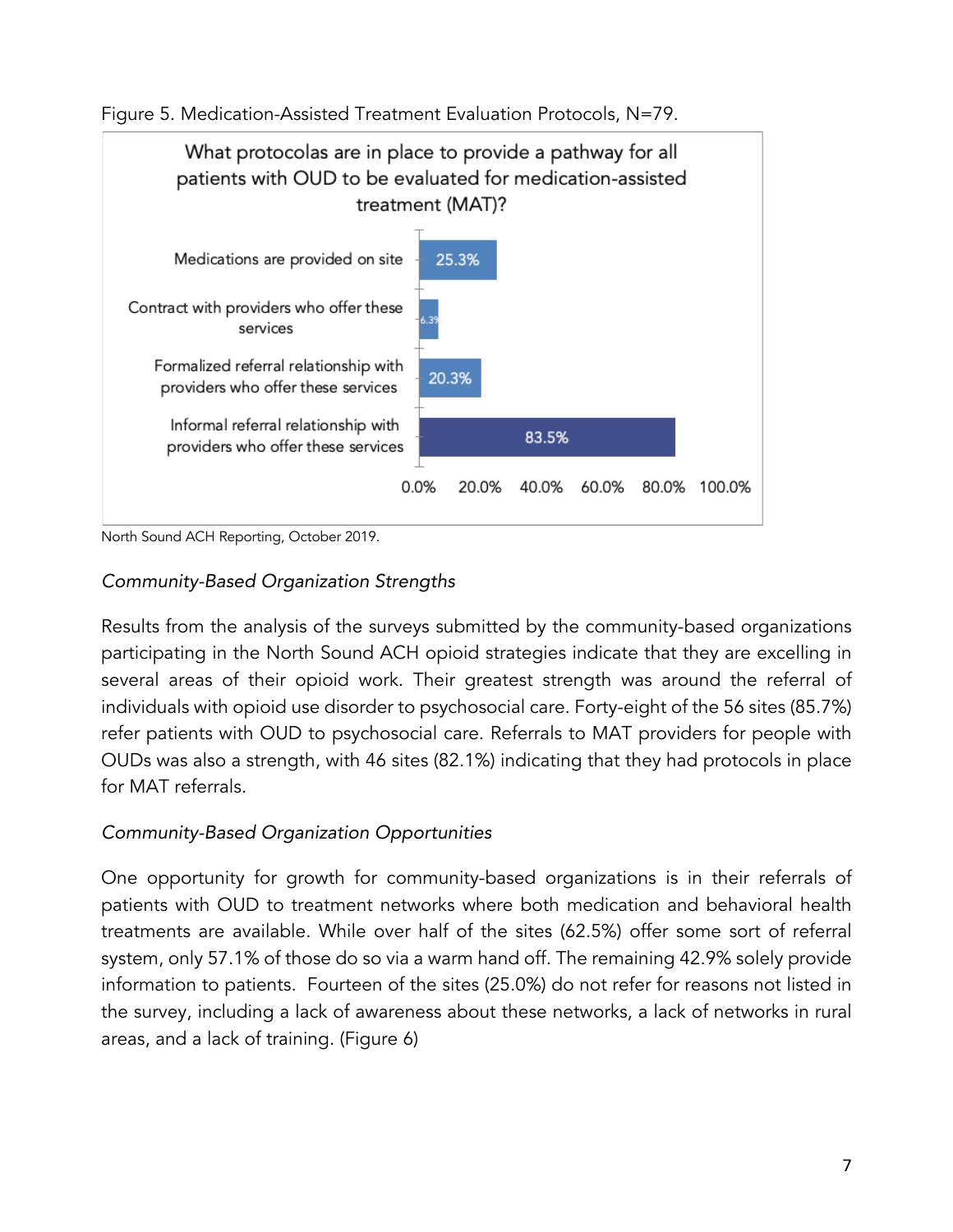

Figure 6. Opioid Treatment Network Referrals, N=56.

Another opportunity for growth in the North Sound region is for increased referrals for testing and treatment for Hepatitis C and HIV. While the majority of sites (92.9%) offered referrals, more than half (59.6%) did so through providing information alone. The remaining 40.4% did so via warm handoff. (Figure 7)

Figure 7. Hepatitis C and HIV Testing and Treatment Referrals, N=56.



North Sound ACH Reporting, October 2019.

#### *Narrative Responses*

At the end of each survey, an open-ended question was provided for organizations to expand on their work related to addressing the opioid crisis. Thirty-five [(44.3%) clinical sites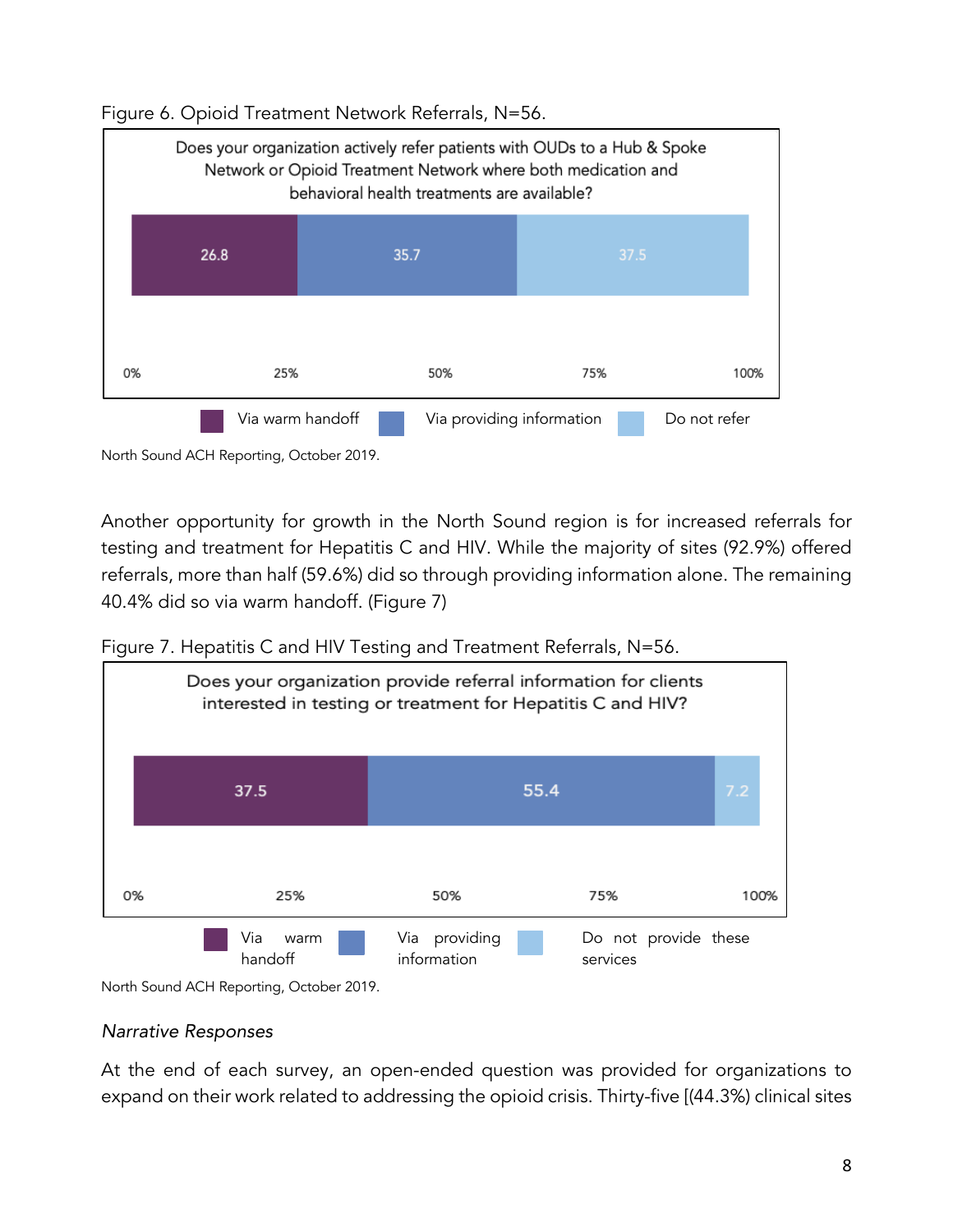and 22 (39.3%) community-based organization sites offered additional information in the surveys. To analyze qualitative narrative responses each response was read through and coded under five main codes: clarification or more information on opioid work, collaboration, future directions for opioid work, grants and funding, and training and education. These responses were then quantified for each code and representative quotes were selected for reporting.

The most common response was to provide additional information about opioid strategy tactics (66.7%). Examples include "*prescribing Naloxone…for patients to take home*, having "*100% of...primary care providers who see adults (40 in total) waived for MAT*, and "r*eceiving fentanyl [testing] strips and distributing for overdose prevention.*"

Eleven (19.3%) sites provided information about future directions for their opioid work, such as EMS referring to "*a diversion center as opposed to the ED*" for MAT. Nine (15.8%) sites provided additional information about collaborations with other organizations in the region, for example on site noted *"actively working with other Snohomish County agencies to collect and share data to determine gaps and possible needs for intervention."* Two (3.5%) sites offered information about training or education with staff and in the community, including "*distributing 2,500 English and 500 Spanish [Opioid Resource] guides to hundreds of partners."* Finally, two (3.5%) sites offered information on grants specific to opioid funding that had been received during the reporting period.

#### **Conclusions**

The North Sound ACH partners committed to opioid strategies are well on their way to addressing the opioid crisis. Clinics and practices with the ability to prescribe opioids are taking precautions to prevent opioid misuse and abuse, such as using evidence-based prescribing guidelines, offering clinical support for the implementation of opioid prescribing guidelines, and screening for and offering services for mental health and behavioral health conditions.

However, there are still areas for growth in the region. While most of the community-based organizations are routinely referring OUD patients for psychosocial care, there is room for increasing referrals to treatment networks and Hepatitis C and HIV testing and treatment. Further, many of these organizations are not offering warm handoffs when doing referrals, often considered a best practice, and can help build relationships and engage patients and families.

During October 2019 reporting opioid surveys were collected on the site level instead of the organizational level as was done in April 2019. This led to an increase from 29 surveys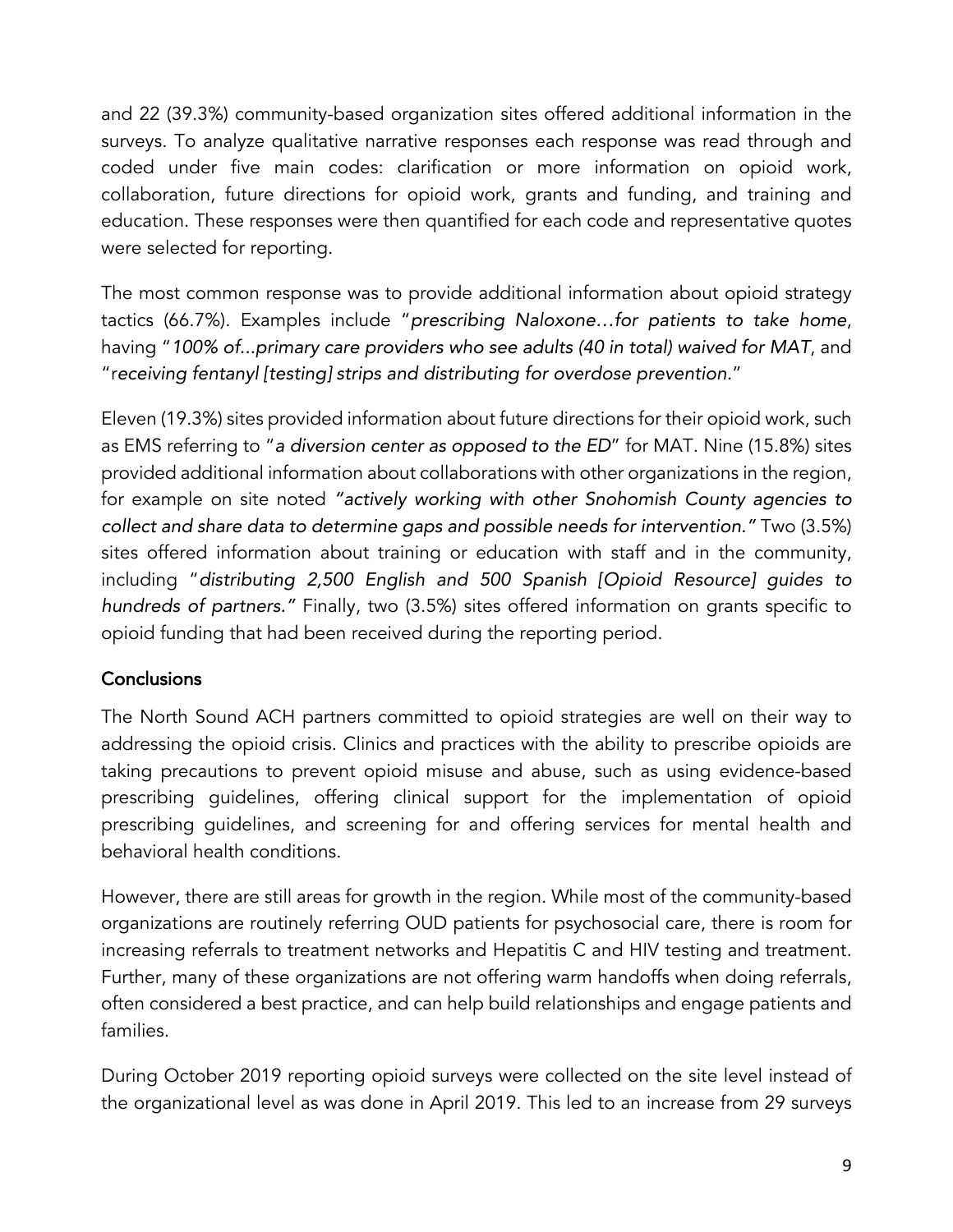to 135 surveys (362.1%). Due to such a large increase and the wide range of surveys submitted by each organization, we are unable to compare the results of April and October reporting. However, the results from October 2019 can be used as a baseline for future reporting to let us better understand progress towards addressing the opioid crisis in the North Sound region.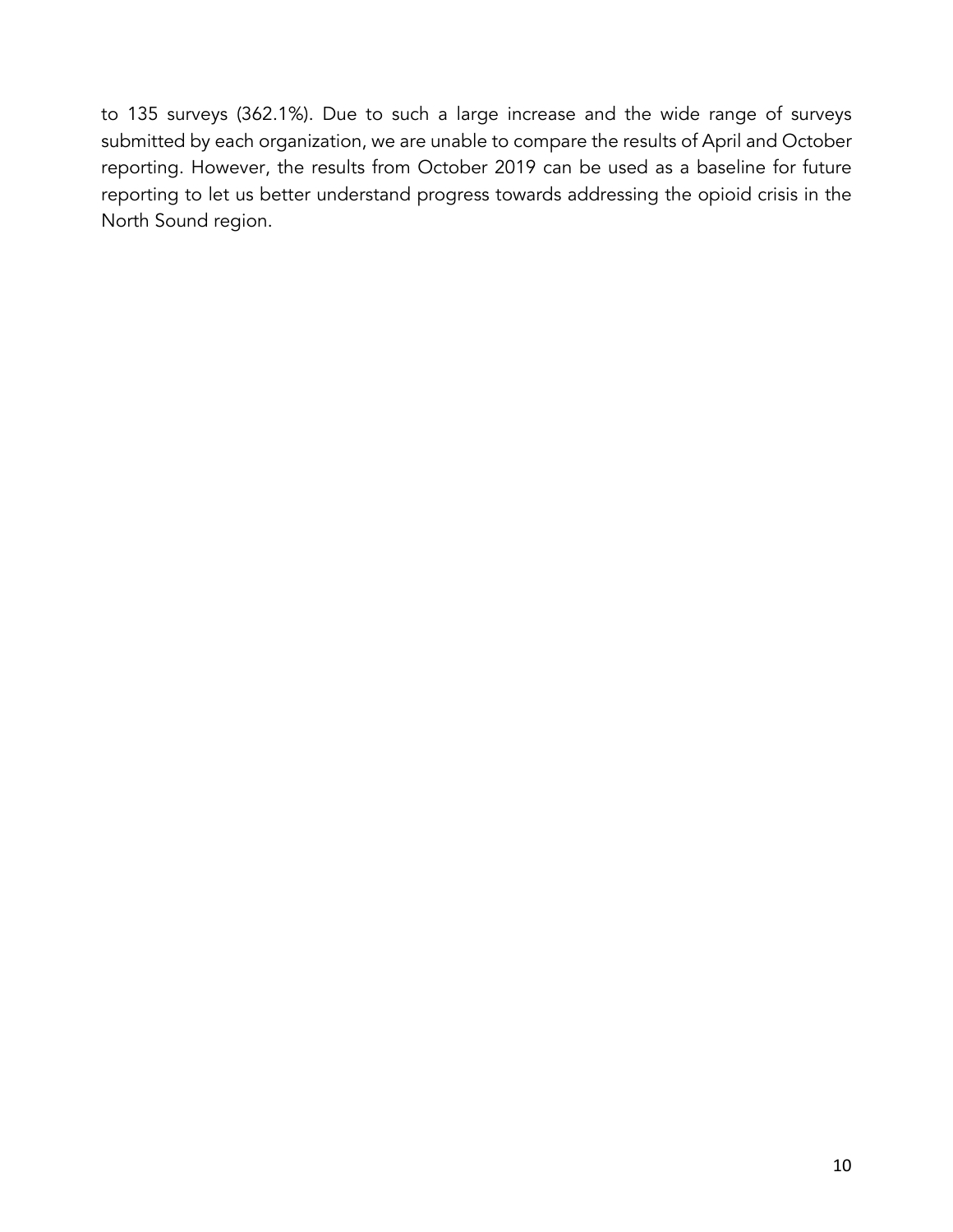## Clinical Opioid Survey Results

Table 1. Clinic Question 2: Do providers at your organization follow any opioid prescribing guidelines? N=79

|                                                    | <b>Number</b> | Percent |
|----------------------------------------------------|---------------|---------|
| Agency Medical Directors' Group (AMDG)             | 63            | 79.7    |
| guidelines/Washington State prescribing guidelines |               |         |
| <b>Bree Collaborative (BREE) guidelines</b>        |               | 8.9     |
| <b>CDC</b> guidelines                              | 51            | 64.6    |
| <b>None</b>                                        |               | 13.9    |

Table 2. Clinic Question 3: What features does your organization's clinical decision support for opioid prescribing guidelines include? N=79

|                                                                                                   | <b>Number</b> | Percent |
|---------------------------------------------------------------------------------------------------|---------------|---------|
| Integrated morphine equivalent dose calculators                                                   | -51           | 64.6    |
| Links to opioid prescribing registries or Prescription Drug<br><b>Monitoring Programs (PDMPs)</b> | 64            | 81.0    |
| Automatic flags for co-prescriptions of benzodiazepines                                           | 35            | 44.3    |
| None of the above                                                                                 |               | 11.4    |

Table 3. Clinic Question 4: What protocols are in place to provide a pathway for patients with opioid use disorder to be evaluated for behavioral health interventions? N=79

|                                                                  | <b>Number</b> | Percent |
|------------------------------------------------------------------|---------------|---------|
| Screening and treatment for depression and anxiety occurs on     | 24            | 30.4    |
| site                                                             |               |         |
| Screening for depression and anxiety occur on site, patients are | 42            | 53.2    |
| referred for treatment                                           |               |         |
| Contracting with providers who offer these services              | 6             | 7.6     |
| Formalized referral relationship (through MOU or similar         | 21            | 26.6    |
| arrangement) with providers who offer these services             |               |         |
| Informal referral relationships with providers who offer these   | 38            | 48.1    |
| services                                                         |               |         |

Table 4. Clinic Question 5: What protocols are in place to provide a pathway for all patients with opioid use disorder to be evaluated for medication-assisted treatment? N=79

|                                                          | <b>Number</b> | Percent |
|----------------------------------------------------------|---------------|---------|
| Medications are provided on site                         | 20            | 25.3    |
| Contracting with providers who offer these services      |               | 6.3     |
| Formalized referral relationship (through MOU or similar | 16            | 20.3    |
| arrangement) with providers who offer these services     |               |         |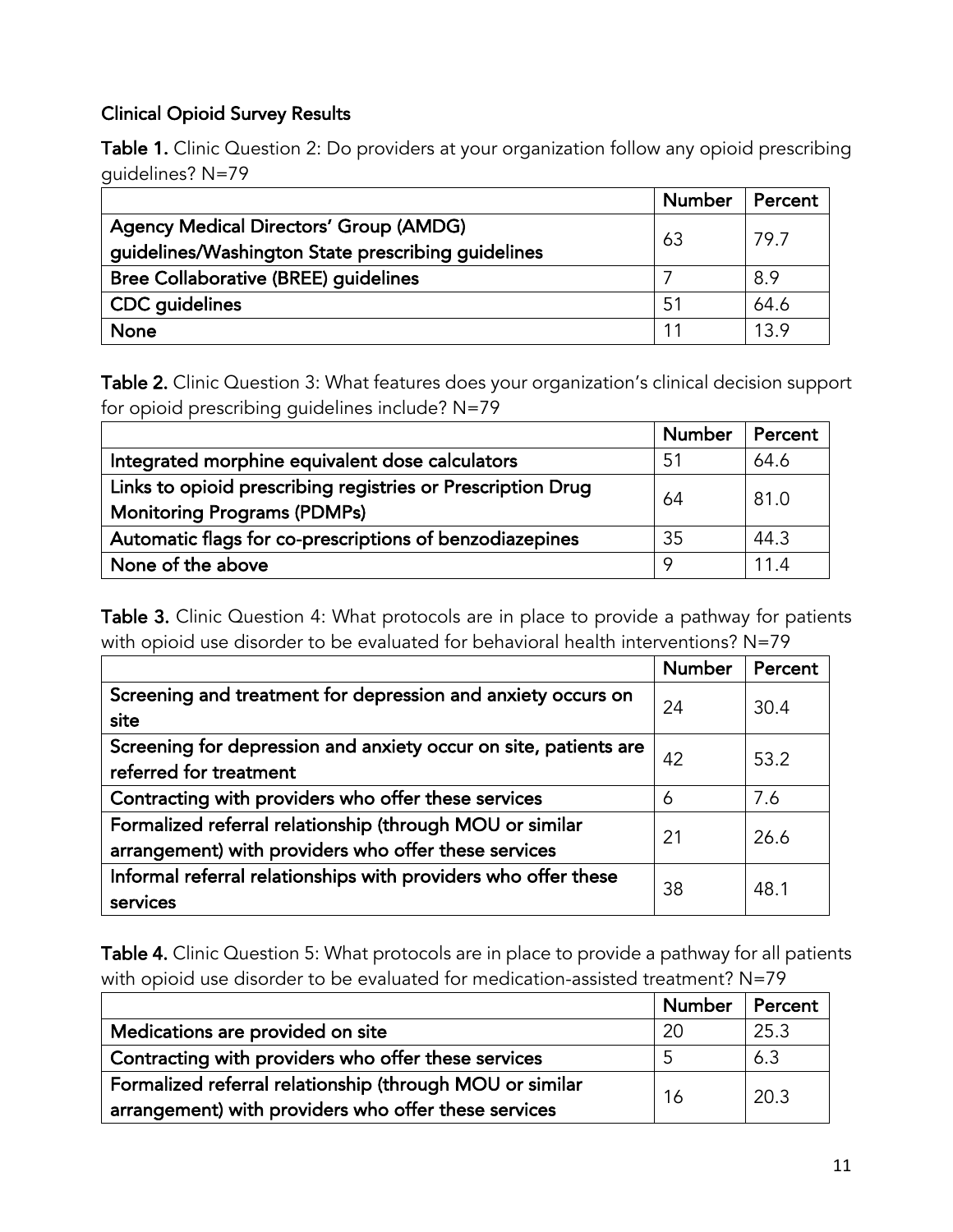| Informal referral relationships with providers who offer these | 66 | 83.5 |
|----------------------------------------------------------------|----|------|
| services                                                       |    |      |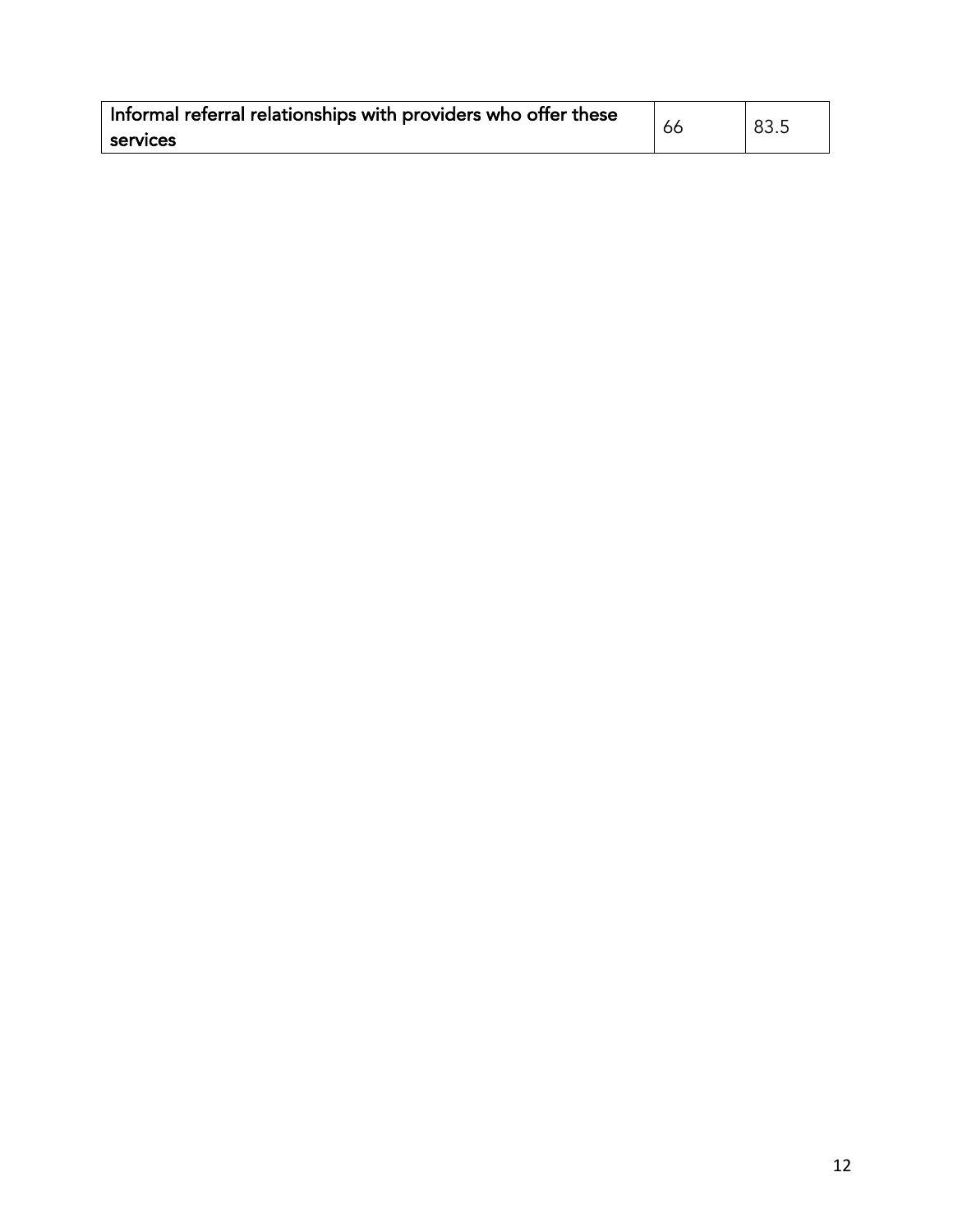**Table 5.** Clinic Question 6: Does your emergency department (ED) have protocols in place to initiate MAT and offer take home naloxone for individuals seen for opioid overdose?  $N = 36*$ 

|                                                  | Number | Percent |
|--------------------------------------------------|--------|---------|
| <b>MAT</b> initiation                            | 34     | 94.4    |
| Take-home naloxone                               | $\sim$ | 61.1    |
| $\mid$ Our ED site does not offer these services |        |         |

\*Forty-three of the organizations who completed the Clinical Opioid Survey noted that their organization did not include an emergency department and therefore did not respond to this question.

## Community-Based Organization (CBO) Opioid Survey Results

Table 6. CBO Question 2: Does your organization have protocols in place to refer people with opioid use disorders (OUDs) to medication-assisted treatment (MAT) providers? N=56

|     | <b>Number</b>        | Percent                                                          |
|-----|----------------------|------------------------------------------------------------------|
| Yes | -46                  | ററ<br>oz.                                                        |
| No  | 1 <sup>c</sup><br>טו | $\overline{\phantom{a}}$<br>- C<br>$\overline{\phantom{a}}$<br>. |

Table 7. CBO Question 3: Does your organization refer people with OUDs for psychosocial care? N=56

|           | Number | Percent |
|-----------|--------|---------|
| Yes       | 48     | 85.7    |
| <b>No</b> | u      | 14.3    |

Table 8. CBO Question 4: Does your organization actively refer patients with OUDs to a Hub & Spoke Network or Opioid Treatment Network (OTN), where both medication and behavioral health treatments are available? N=56

|                                        | Number | Percent |
|----------------------------------------|--------|---------|
| Yes, via warm handoff                  |        | 26.8    |
| Yes, via providing information         | 20     | 35.7    |
| No, we provide these services onsite   |        | 12.5    |
| No, we do not refer for another reason | 1⊿     | 25.0    |

Of the 14 organizations who responded that they did not refer patients with OUD for another reason, 6 (42.9%) noted that this was due to geographic barriers to accessing these services, notably in San Juan and Island County. Other reason noted were that there were few, if any, clients with OUD (3), they were unaware about the existence of these services or unsure if they utilized them (3), there was a lack of training (1), and that referrals for OUD happened in another department (1).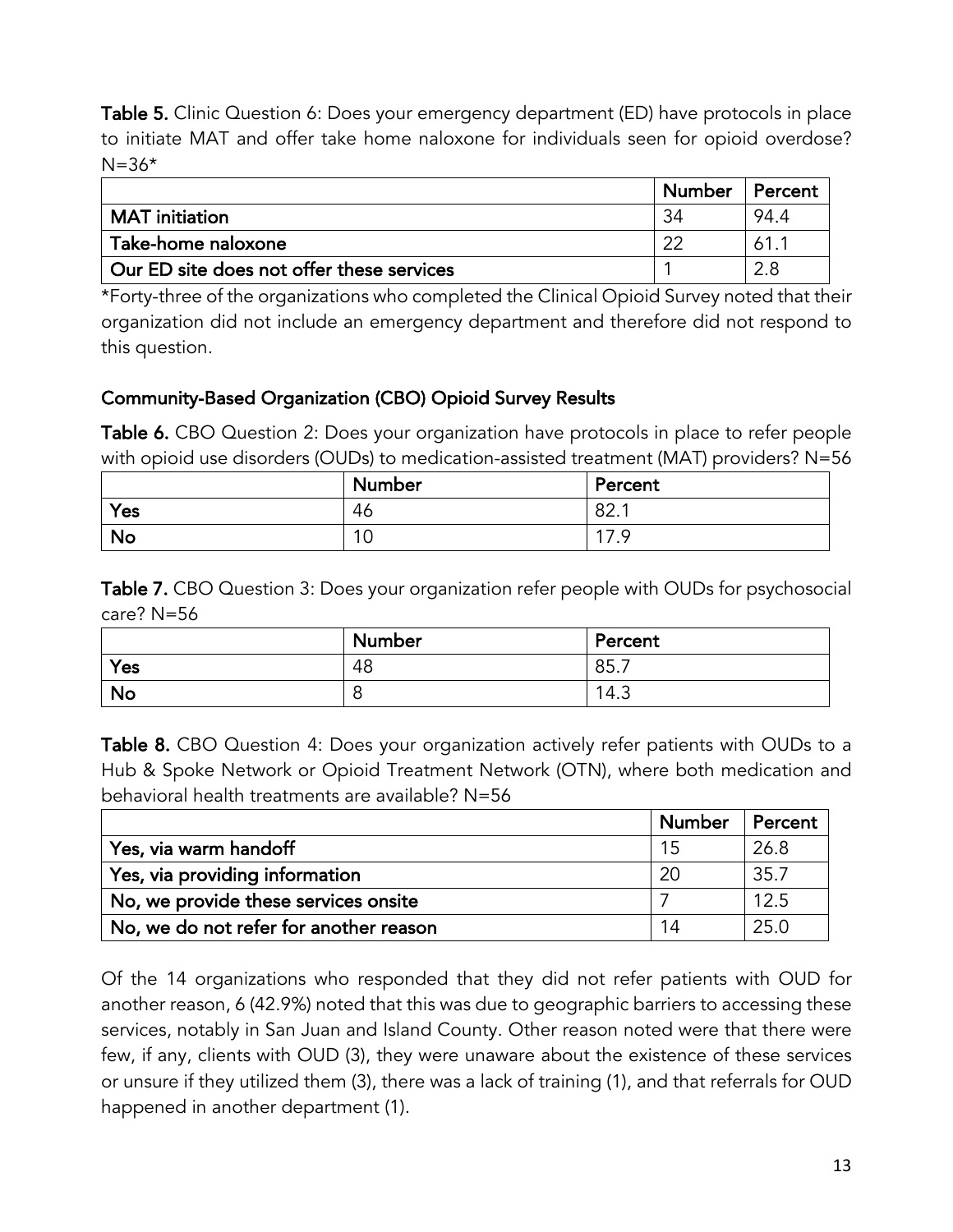Table 9. CBO Question 5: Did your organization receive technical assistance (TA) to organize or expand a syringe exchange program (SEP), or to learn about locally available access to clean syringes? N=56

|                                                            | <b>Number</b> | Percent |
|------------------------------------------------------------|---------------|---------|
| Yes, to organize and expand                                |               | 1.8     |
| Yes, to learn about access                                 | -5            | 8.9     |
| No, we asked for TA about organizing/expanding but did not |               | 1.8     |
| receive any                                                |               |         |
| No, we asked for TA about access but did not receive any   |               | 0.0     |
| No, we did not ask for TA around SEPs                      | 49            | 87.5    |

Table 10. CBO Question 6: Does your organization provide referral information for client interested in testing or treatment for Hepatitis C and HIV? N=56

|                                         | Number | Percent |
|-----------------------------------------|--------|---------|
| Yes, via warm handoff                   |        | 37.5    |
| Yes, via providing information          |        | 55.4    |
| No, we provide these services onsite    |        | 1.8     |
| No, we did not refer for another reason |        | 5.4     |

Of the three organizations who responded that they did not refer patients with OUD for another reason, one responded that referrals happened in another department, another noted that more training was needed, and the last stated this fell outside the scope of services for their agency.

#### Appendix A: Clinical Opioid Survey

1. Please provide the following information about your organization:

Name:

Site reporting on:

Name of staff person completing survey:

Name(s) of other staff assisting with completing survey:

- 2. Do providers at your organization follow any opioid prescribing guidelines? Select all that apply.
	- a. Agency Medical Directors' Group (AMDG) guidelines/Washington State prescribing guidelines
	- **b.** Bree Collaborative (BREE) guidelines
	- c. CDC guidelines
	- d. None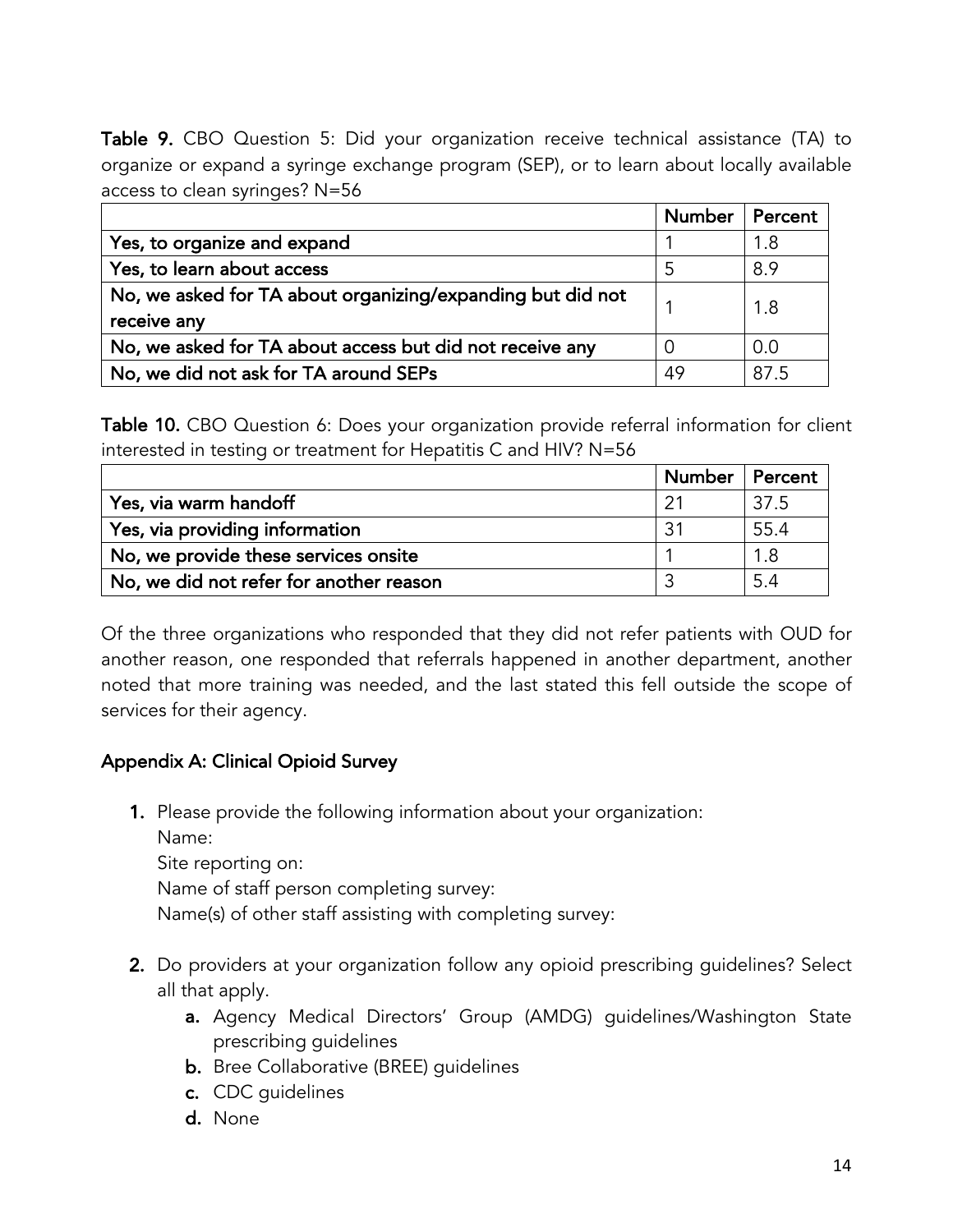- e. Other (please specify):
- 3. What features does your organization's clinical decision support for opioid prescribing guidelines include? Select all that apply.
	- a. Integrated morphine equivalent dose calculators
	- b. Links to opioid prescribing registries or Prescription Drug Monitoring Programs (PDMPs)
	- c. Automatic flags for co-prescriptions of benzodiazepines
	- d. None of the above
	- e. Our organization does not offer clinical decision support for prescribing guidelines
	- f. Other (please specify):
- 4. What protocols are in place to provide a pathway for patients with opioid use disorder to be evaluated for behavioral health interventions? Select all that apply.
	- a. Screening and treatment for depression and anxiety occurs on site
	- b. Screening for depression and anxiety occur on site, patients are referred for treatment
	- c. Contracting with providers who offer these services
	- d. Formalized referral relationship (through MOU or a similar arrangement) with providers who offer these services
	- e. Informal referral relationships with providers who offer these services
	- f. No protocols are in place
	- g. Other (please specify):
- 5. What protocols are in place to provide a pathway for all patients with opioid use disorder to be evaluated for medication-assisted treatment? Select all that apply.
	- **a.** Medications are provided on site
	- **b.** Contracting with providers who offer these services
	- c. Formalized referral relationship (through MOU or a similar arrangement) with providers who offer these services
	- d. Informal referral relationships with providers who offer these services
	- e. No protocols are in place
	- f. Other (please specify):
- 6. Does your emergency department (ED) have protocols in place to initiate MAT and offer take home naloxone for individuals seen for opioid overdose? Select all that apply.
	- a. MAT initiation
	- b. Take-home naloxone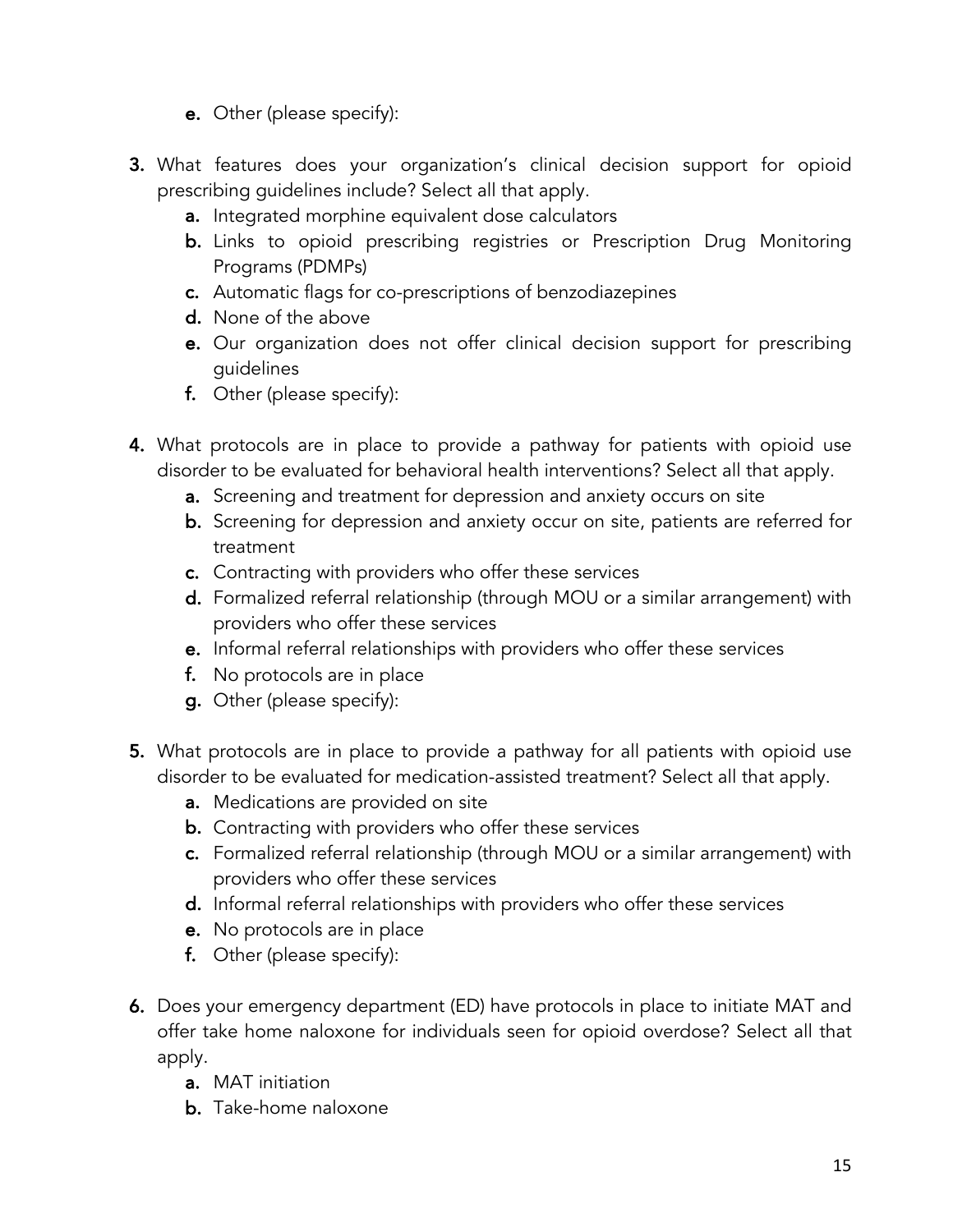- c. Our ED site does not offer these services
- d. N/A Oure site is not an ED
- 7. Is there anything else you would like to add about your organization's work on "Addressing the Opioid Crisis" strategies?

#### Appendix B: Community-Based Organization Opioid Survey

1. Please provide the following information about your organization:

Name:

Site reporting on:

Name of staff person completing survey:

Name(s) of other staff assisting with completing survey:

- 2. Do your organization have protocols in place to refer people with opioid use disorders (OUDs) to medication-assisted treatment (MAT) providers?
	- a. Yes
	- b. No
- 3. Does your organization refer people with OUDs for psychosocial care?
	- a. Yes
	- b. No
- 4. Does your organization actively refer patients with OUDs to a Hub & Spoke Network or Opioid Treatment Network (OTN), where both medication and behavioral health treatments are available? Select one answer.
	- a. Yes, via warm handoff
	- **b.** Yes, via providing information
	- c. No, we provide these services onsite
	- d. No, we do not refer for another reason (please specify):
- 5. Did your organization receive technical assistance (TA) to organization or expand a syringe exchange program (SEP), or to learn about locally available access to clean syringes? Select one answer.
	- **a.** Yes, to organize and expand
	- **b.** Yes, to learn about access
	- c. No, we asked for TA about organizing/expanding and did not receive any
	- d. No, we asked for TA about access but did not receive any
	- e. We did not ask for TA around SEPs
- 6. Does your organization provide referral information for clients interested in testing or treatment for Hepatitis C and HIV? Select one answer.
	- a. Yes, via warm handoff
	- **b.** Yes, via providing information
	- c. No, we provide these services onsite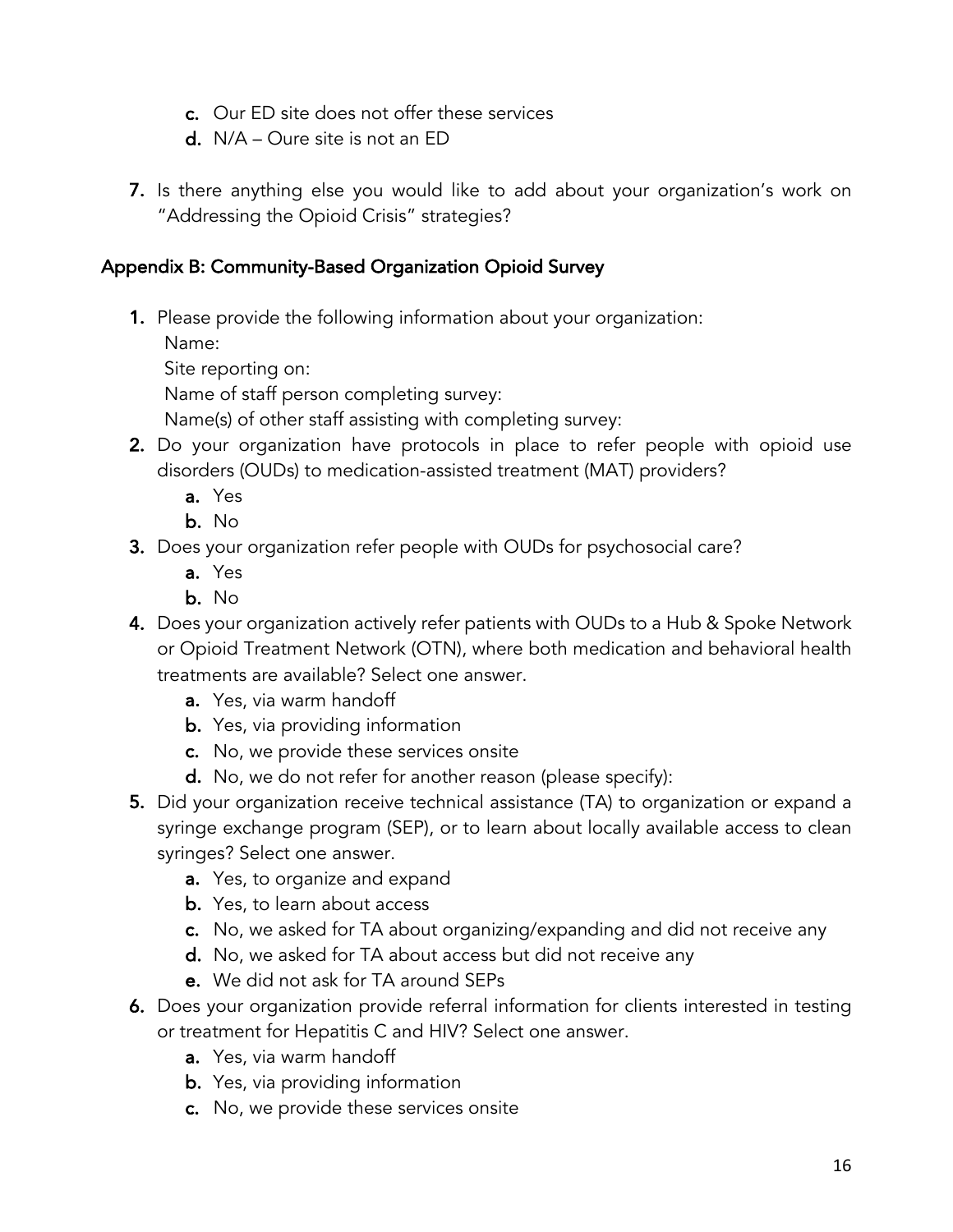- d. No, we do not refer for another reason (please specify):
- 7. Is there anything else you would like to add about your organization's work on "Addressing the Opioid Crisis" strategies?

| Organization                    |   | Strategy 2.1   Strategy 2.2   Strategy 2.3 |          | <b>Strategy 2.4</b> |
|---------------------------------|---|--------------------------------------------|----------|---------------------|
| <b>Brigid Collins House</b>     |   |                                            |          | X                   |
| Center for Human Services       | X |                                            | X        | X                   |
| Community Action of             |   | X                                          | X        | X                   |
| Skagit County                   |   |                                            |          |                     |
| Community Health Center         | X | X                                          | X        | X                   |
| of Snohomish County             |   |                                            |          |                     |
| Compass Health                  |   |                                            | X        |                     |
| <b>Consistent Care Services</b> | X | X                                          | X        | X                   |
| <b>Island County</b>            |   | X                                          |          |                     |
| <b>Island Hospital</b>          | X | X                                          | X        |                     |
| Lifeline Connections            | X | $\times$                                   | X        | $\times$            |
| Lydia Place                     |   | X                                          | X        | X                   |
| <b>Opportunity Council</b>      |   | X                                          | X        | X                   |
| <b>Orcas Family Connections</b> | X | X                                          | X        | X                   |
| PeaceHealth                     | X | X                                          | $\times$ |                     |
| <b>Pioneer Human Services</b>   |   |                                            | X        | $\times$            |
| Planned Parenthood of the       |   |                                            |          |                     |
| Great Northwest and the         | X |                                            |          |                     |
| Hawaiian Islands                |   |                                            |          |                     |
| Providence Health               | X | $\times$                                   | X        | X                   |
| San Juan County Fire            | X |                                            | X        | X                   |
| District #2                     |   |                                            |          |                     |
| San Juan Island Family          | X |                                            |          | X                   |
| <b>Resource Center</b>          |   |                                            |          |                     |
| Senior Services of              | X |                                            |          |                     |
| Snohomish County                |   |                                            |          |                     |
| United General Hospital         | X | X                                          | X        | X                   |
| 304                             |   |                                            |          |                     |
| <b>Skagit County Public</b>     | X | X                                          | X        | X                   |
| Health                          |   |                                            |          |                     |
| Skagit Regional                 | X | X                                          | X        | X                   |
| Snohomish County Fire           |   |                                            | X        |                     |
| Protection District #15         |   |                                            |          |                     |

Appendix C: North Sound ACH Partners Committed to Opioid Strategies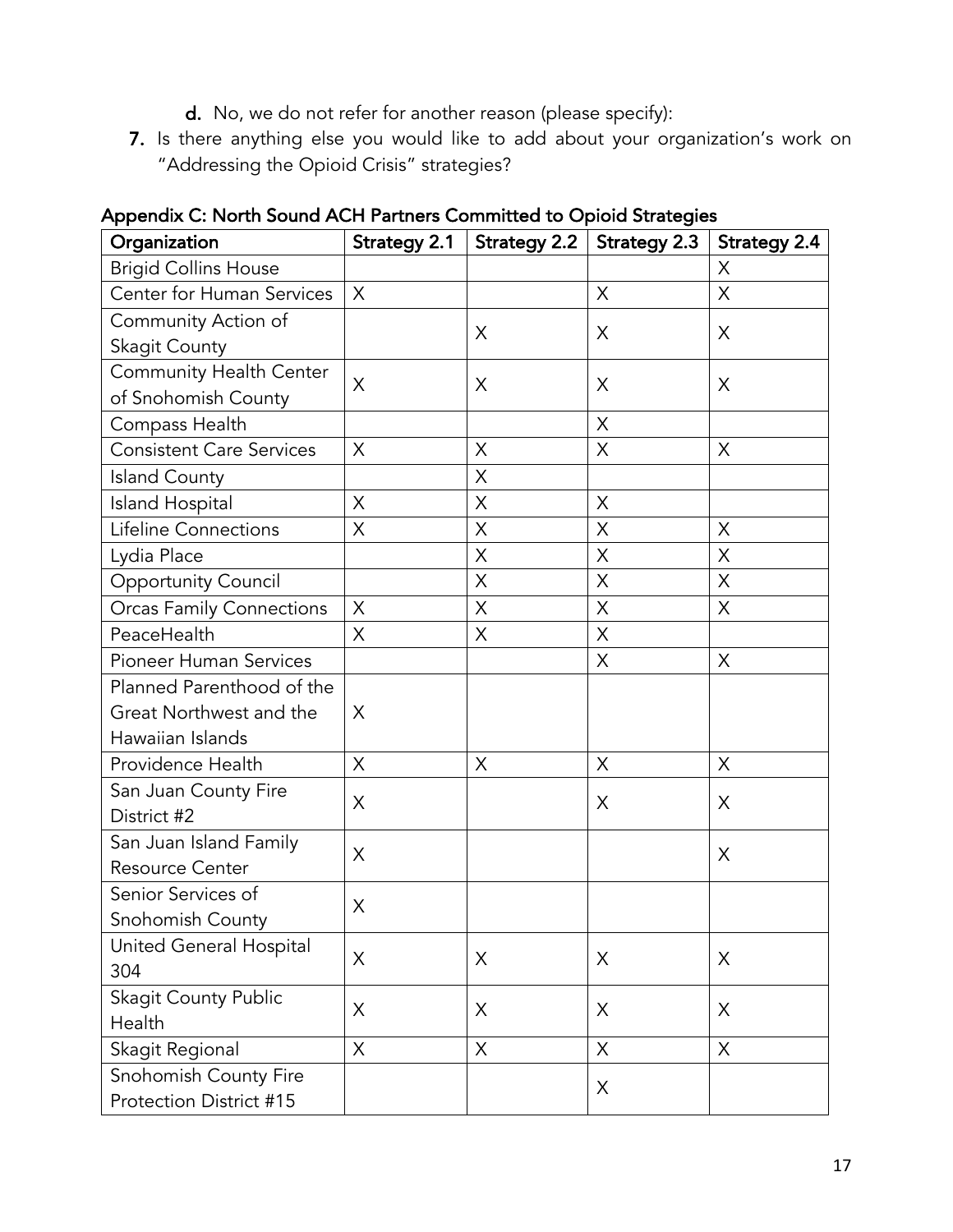| Snohomish Health District | $\times$ |  |  |
|---------------------------|----------|--|--|
| Sunrise Services          |          |  |  |
| Swedish Edmonds           |          |  |  |
| Tulalip Health System     |          |  |  |
| Unity Care NW             |          |  |  |
| <b>Whatcom County</b>     |          |  |  |
| Whidbey General Hospital  | X        |  |  |

# Appendix D: North Sound ACH Partner Sites - Community-based Organization Survey

| Organization                      | <b>Site</b>                                            |
|-----------------------------------|--------------------------------------------------------|
| <b>Brigid Collins House</b>       | Brigid Collins Family Support Center - Bellingham      |
| <b>Brigid Collins House</b>       | Brigid Collins Family Support Center - Mount<br>Vernon |
| Community Action of Skagit County | Skagit Project Homeless Connect                        |
| Compass Health                    | Aurora House (RTF)                                     |
| Compass Health                    | <b>Bailey Center - Adults Services</b>                 |
| Compass Health                    | <b>Bailey Center - IOP</b>                             |
| Compass Health                    | <b>Bailey Center - PACT</b>                            |
| Compass Health                    | Coupeville OP                                          |
| Compass Health                    | Dawson Place                                           |
| Compass Health                    | Everett - Child & Family Clinic                        |
| Compass Health                    | Everett - Children's Intensive Services                |
| Compass Health                    | Greenhouse (RTF)                                       |
| Compass Health                    | Harbor Station (Island Children's Intensive)           |
| Compass Health                    | Haven House (RTF)                                      |
| Compass Health                    | Lynnwood Adult Services                                |
| Compass Health                    | Lynnwood Child & Family Clinic                         |
| Compass Health                    | Marysville Adult Services                              |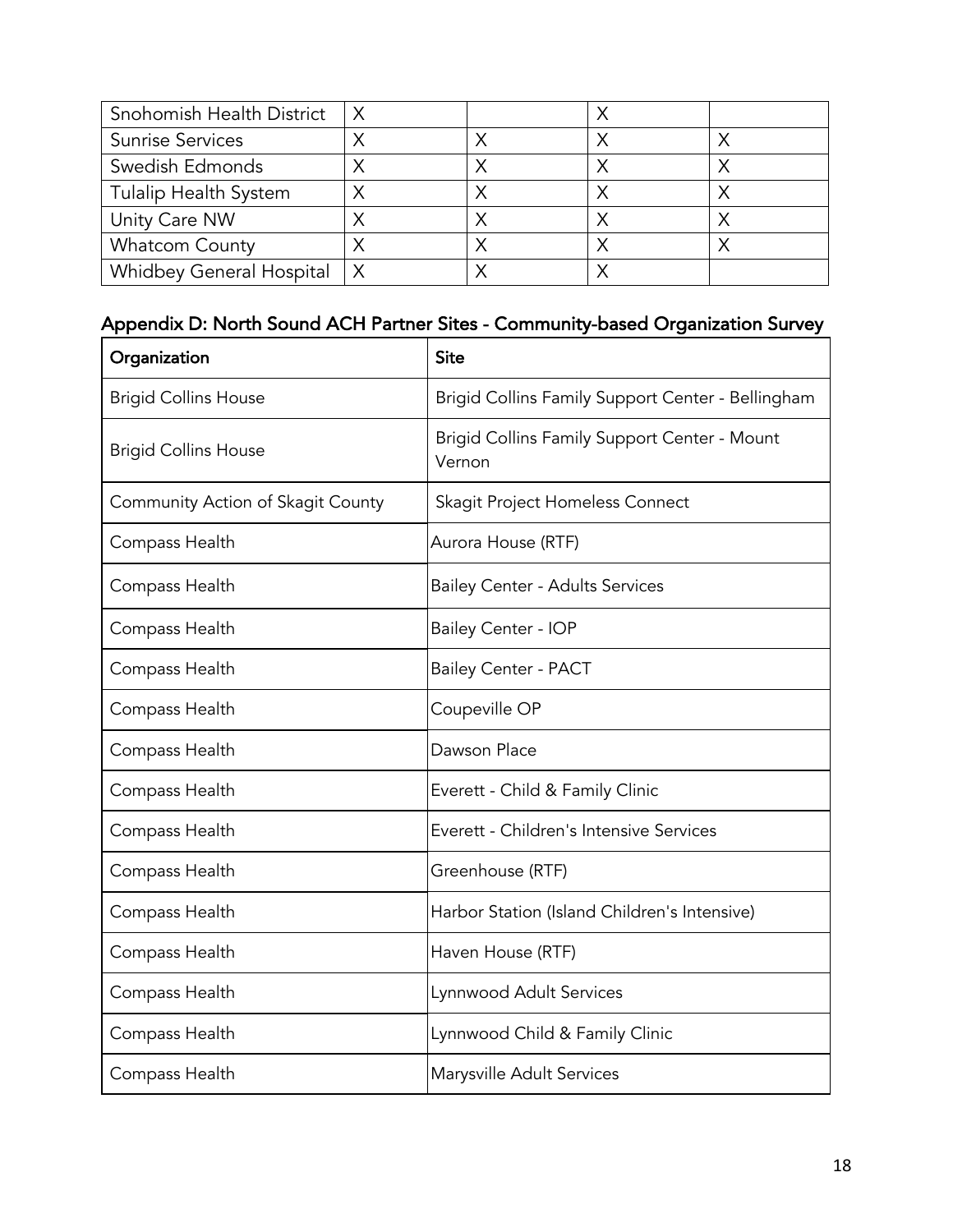| Compass Health                  | Monroe Children & Family Clinic - 1016                                   |
|---------------------------------|--------------------------------------------------------------------------|
| Compass Health                  | Monroe Children & Family Clinic - 1022                                   |
| Compass Health                  | Monroe WISe (Children's Intensive)                                       |
| Compass Health                  | Mount Vernon - Adult Services                                            |
| Compass Health                  | Mount Vernon - Child & Family Clinic                                     |
| Compass Health                  | Mount Vernon - PACT Services                                             |
| Compass Health                  | Mukilteo E&T                                                             |
| Compass Health                  | San Juan Island Outpatient                                               |
| Compass Health                  | San Juan Island WISe                                                     |
| Compass Health                  | Smokey Point Child & Family Clinic                                       |
| Compass Health                  | Snohomish Adult Services                                                 |
| Compass Health                  | Snohomish Triage Center                                                  |
| Compass Health                  | Whatcom - Cordata (WISe & CPIT)                                          |
| Compass Health                  | Whatcom - McLeod                                                         |
| Compass Health                  | <b>Whatcom Triage Center</b>                                             |
| <b>Consistent Care Services</b> | <b>Consistent Care Services</b>                                          |
| Island County of Washington     | Camano Island Health Office                                              |
| Island County of Washington     | <b>Island County Human Services</b>                                      |
| Island County of Washington     | Nursing Admin/Main Office                                                |
| Island County of Washington     | Oak Harbor Health Office: North Whidbey Family<br><b>Resource Center</b> |
| Island County of Washington     | <b>Sheriff Office</b>                                                    |
| Island County of Washington     | Sheriff Office - Camano                                                  |
| Island County of Washington     | Sheriff Office - Freeland                                                |
| Island County of Washington     | South Whidbey Health Office: South Whidbey Parks<br>and Recreation Bldg  |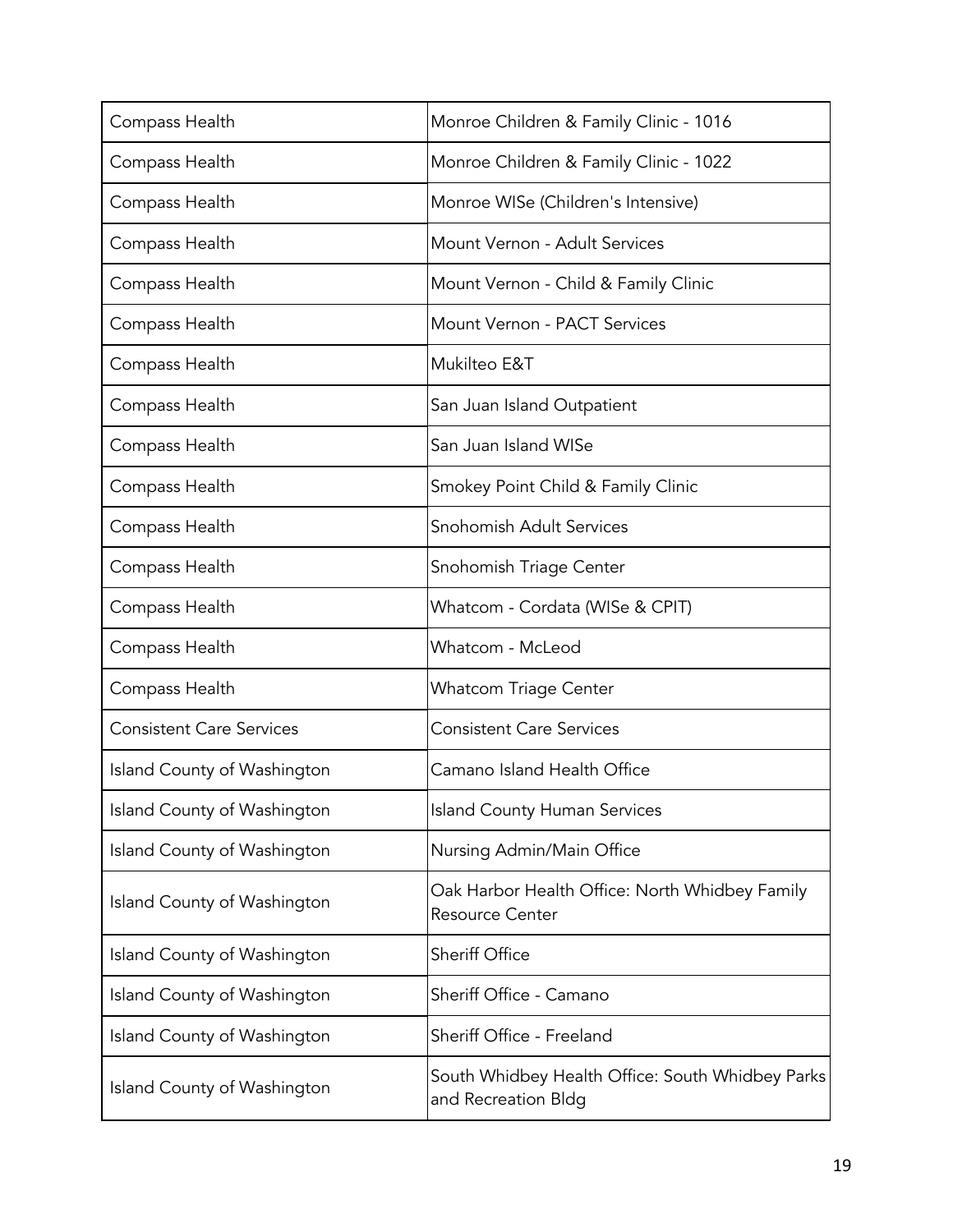| Lydia Place                                                         | Lydia Place                                                         |
|---------------------------------------------------------------------|---------------------------------------------------------------------|
| <b>Opportunity Council</b>                                          | 1111 Cornwall Avenue                                                |
| <b>Orcas Community Resource Center</b>                              | <b>Orcas Community Resource Center</b>                              |
| Orcas Island Fire & Rescue                                          | Orcas Island Fire & Rescue                                          |
| Providence Health and Services -<br>Washington                      | Providence Regional Medical Center Colby Campus                     |
| San Juan Island Family Resource Center                              | San Juan Island Family Resource Center                              |
| Senior Services of Snohomish County                                 | Homage Senior Services                                              |
| Skagit County Public Health                                         | Skagit County Public Health                                         |
| Skagit County PHD (United General 304)                              | United General District 304                                         |
| Snohomish County Fire Protection<br>District #15 (Tulalip Bay Fire) | Snohomish County Fire Protection District #15<br>(Tulalip Bay Fire) |
| Snohomish Health District                                           | Snohomish Health District                                           |
| <b>Whatcom County</b>                                               | <b>Whatcom County Emergency Medical Services</b>                    |
| <b>Whatcom County</b>                                               | <b>Whatcom County Health Department</b>                             |

# Appendix E: North Sound ACH Partner Sites - Clinic/Practice Survey

| Organization                         | <b>Site</b>                                      |  |
|--------------------------------------|--------------------------------------------------|--|
| <b>Center for Human Services</b>     | CHS Edmonds - Pacific Commons                    |  |
| <b>Center for Human Services</b>     | <b>CHS Everett - Silver Lake</b>                 |  |
| <b>Center for Human Services</b>     | <b>CHS South Everett</b>                         |  |
| Community Health Center of Snohomish | Arlington Clinic - Medical, Dental, Pharmacy     |  |
| County                               |                                                  |  |
| Community Health Center of Snohomish | Everett Central Clinic - Medical                 |  |
| County                               |                                                  |  |
| Community Health Center of Snohomish | Everett College Clinic                           |  |
| County                               |                                                  |  |
| Community Health Center of Snohomish |                                                  |  |
| County                               | Edmonds Clinic - Medical, Dental, Pharmacy       |  |
| Community Health Center of Snohomish |                                                  |  |
| County                               | Everett North Clinic - Medical, Dental, Pharmacy |  |
| Community Health Center of Snohomish | Everett South Clinic - Medical, Dental, Pharmacy |  |
| County                               |                                                  |  |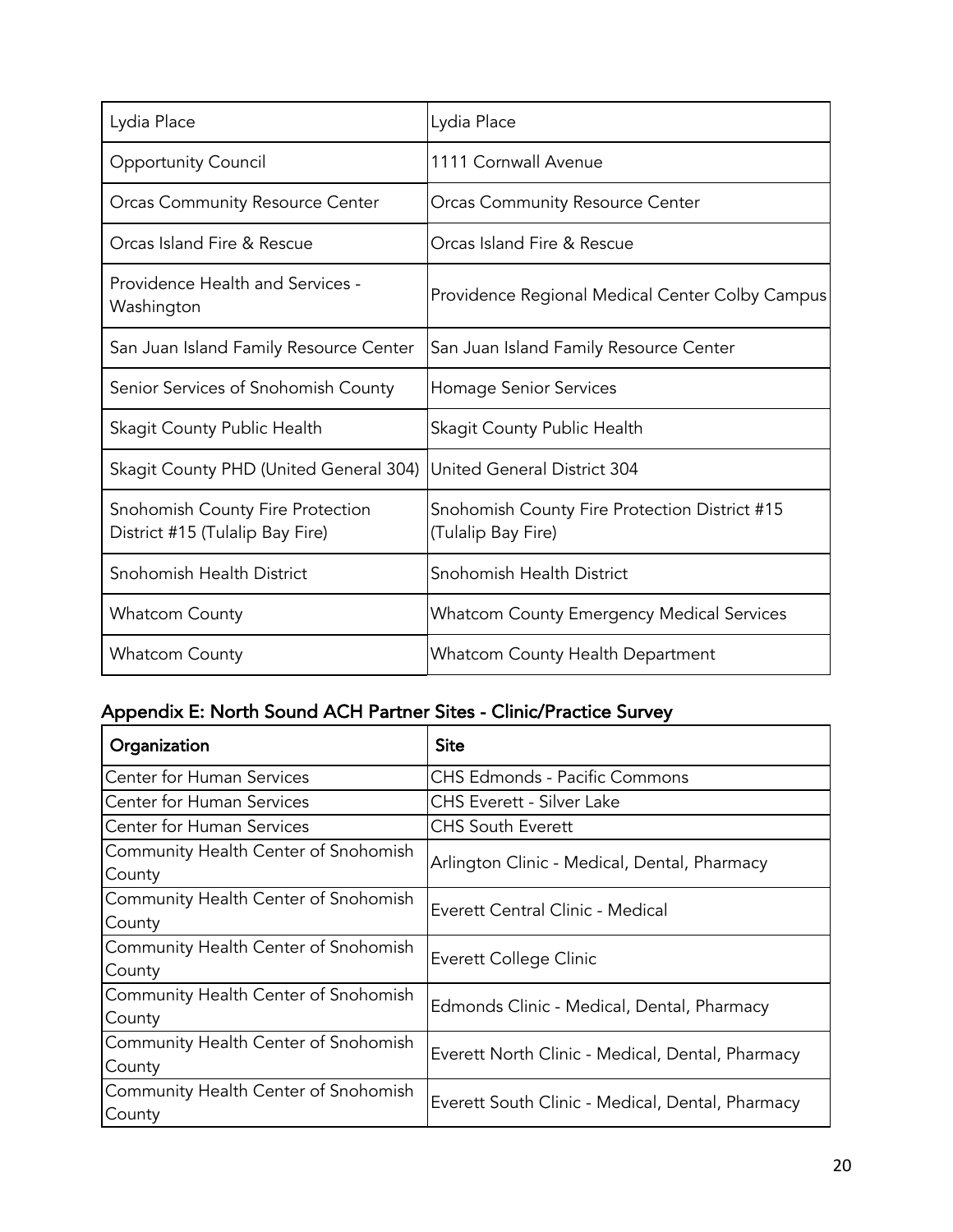| Community Health Center of Snohomish | Lynnwood Clinic - Medical, Dental, Pharmacy,  |  |
|--------------------------------------|-----------------------------------------------|--|
| County                               | <b>Behavioral Health</b>                      |  |
| <b>Island Hospital</b>               | Anacortes Family Medicine                     |  |
| Island Hospital                      | <b>Fidalgo Medical Associates</b>             |  |
| Island Hospital                      | <b>Island Hospital</b>                        |  |
| Lifeline Connections                 | Lifeline Connections - Bellingham             |  |
| Lifeline Connections                 | Lifeline Connections - Mount Vernon           |  |
| PeaceHealth                          | Center for Senior Health                      |  |
| PeaceHealth                          | Childbirth Center                             |  |
| PeaceHealth                          | <b>Family Medicine</b>                        |  |
| PeaceHealth                          | Medical Group Cordata South                   |  |
| PeaceHealth                          | Medical Group Burlington Family Medicine      |  |
| PeaceHealth                          | Medical Group Cordata Main                    |  |
| PeaceHealth                          | Medical Group Cordata South                   |  |
| PeaceHealth                          | Medical Group Friday Harbor                   |  |
| PeaceHealth                          | Peace Island Medical Center                   |  |
| PeaceHealth                          | <b>Specialty Care Clinic</b>                  |  |
| PeaceHealth                          | St. Joseph Medical Center                     |  |
| PeaceHealth                          | United General Medical Center                 |  |
| <b>Pioneer Human Services</b>        | Phoenix Recovery Services                     |  |
| Pioneer Human Services               | Pioneer Center North                          |  |
| <b>Pioneer Human Services</b>        | Skagit County Crisis Center                   |  |
| <b>Pioneer Human Services</b>        | <b>Whatcom Community Detox</b>                |  |
| Planned Parenthood of the Great      |                                               |  |
| Northwest and the Hawaiian Islands   | <b>Everett Health Center</b>                  |  |
| Planned Parenthood of the Great      |                                               |  |
| Northwest and the Hawaiian Islands   | Lynnwood Health Center                        |  |
| Planned Parenthood of the Great      | Marysville Health Center                      |  |
| Northwest and the Hawaiian Islands   |                                               |  |
| Providence Health and Services-      | Providence Harbor Pointe Clinic - Mukilteo    |  |
| Washington                           |                                               |  |
| Providence Health and Services-      | Providence Family Medicine - Lynnwood         |  |
| Washington                           |                                               |  |
| Providence Health and Services-      | Providence Family Medicine - Snohomish Clinic |  |
| Washington                           |                                               |  |
| Providence Health and Services-      | Providence Medical Group Marysville Clinic    |  |
| Washington                           |                                               |  |
| Providence Health and Services-      | Providence Medical Group Mill Creek Clinic    |  |
| Washington                           |                                               |  |
| Providence Health and Services-      | Providence Mill Creek Commons                 |  |
| Washington                           |                                               |  |
| Providence Health and Services-      | Providence Medical Group Monroe Clinic        |  |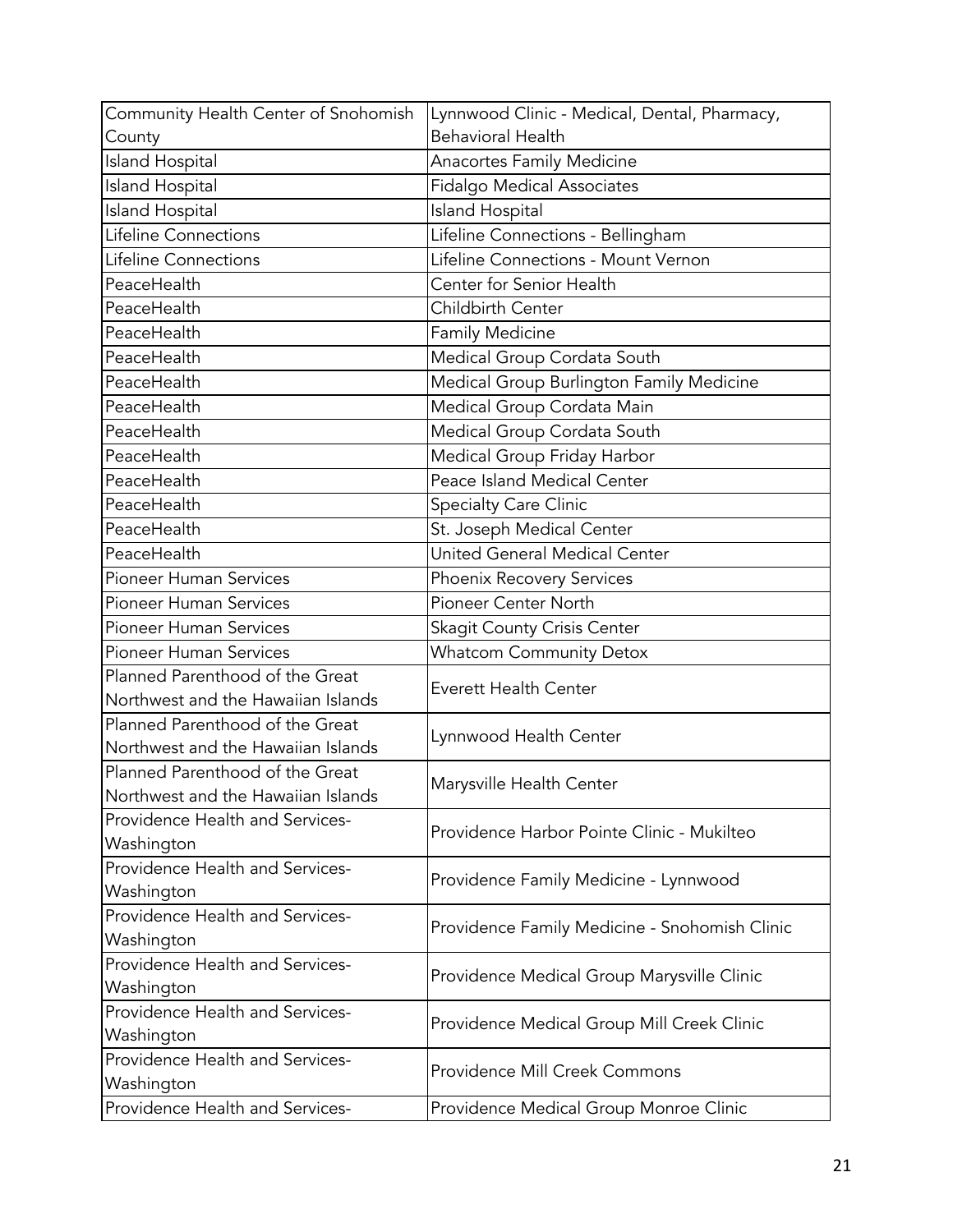| Washington                       |                                                    |  |
|----------------------------------|----------------------------------------------------|--|
| Providence Health and Services-  |                                                    |  |
| Washington                       | Providence Medical Group North Everett Clinic      |  |
| Providence Health and Services-  | Providence Pavilion for Women & Children - Everett |  |
| Washington                       |                                                    |  |
| PHD 1 dba Skagit Valley Hospital | Arlington Family Medicine                          |  |
| PHD 1 dba Skagit Valley Hospital | <b>Benson Family Medicine</b>                      |  |
| PHD 1 dba Skagit Valley Hospital | Cascade Valley Hospital                            |  |
| PHD 1 dba Skagit Valley Hospital | Family Medicine Residency Clinic                   |  |
| PHD 1 dba Skagit Valley Hospital | Skagit Regional Clinic - Camano Island Clinic      |  |
| PHD 1 dba Skagit Valley Hospital | Skagit Regional Clinic - Darrington Clinic         |  |
| PHD 1 dba Skagit Valley Hospital | Skagit Regional Clinic - Mount Vernon Clinic       |  |
| PHD 1 dba Skagit Valley Hospital | Skagit Regional Clinic - Riverbend                 |  |
| PHD 1 dba Skagit Valley Hospital | Skagit Regional Health - Arlington Pediatrics      |  |
| PHD 1 dba Skagit Valley Hospital | Skagit Regional Health - Arlington Women's Health  |  |
| PHD 1 dba Skagit Valley Hospital | Skagit Regional Health - Granite Falls Family      |  |
|                                  | Medicine                                           |  |
| PHD 1 dba Skagit Valley Hospital | Skagit Regional Health - Stanwood Clinic           |  |
| PHD 1 dba Skagit Valley Hospital | Stanley Internal Medicine Residency Clinic         |  |
| <b>Sunrise Services</b>          | Sunrise Community Mental Health - 1520             |  |
| <b>Sunrise Services</b>          | Sunrise Community Mental Health - Coupeville       |  |
| <b>Sunrise Services</b>          | Sunrise Community Mental Health - Mount Vernon     |  |
| Swedish Edmonds                  | Mill Creek Primary Care                            |  |
| Swedish Edmonds                  | Swedish Birth & Family Clinic                      |  |
| Swedish Edmonds                  | Swedish Edmonds Campus                             |  |
| Swedish Edmonds                  | Swedish Edmonds Primary Care                       |  |
| Swedish Edmonds                  | Swedish OB/GYN Specialists                         |  |
| Swedish Edmonds                  | Swedish Richmond Beach Primary Care                |  |
| Tulalip Tribes of Washington     | Tulalip Family Services (Behavioral Health &       |  |
|                                  | Recovery)                                          |  |
| Unity Care NW                    | UCNW 1616 Cornwall #205                            |  |
| Unity Care NW                    | UCNW 220 Unity                                     |  |
| Unity Care NW                    | <b>UCNW Ferndale</b>                               |  |
| Unity Care NW                    | <b>UCNW Ferndale Pioneer</b>                       |  |
| Unity Care NW                    | <b>UCNW North Whatcom</b>                          |  |
| WhidbeyHealth                    | WhidbeyHealth Medical Center                       |  |
| WhidbeyHealth                    | WhidbeyHealth Orthopedic Care                      |  |
| WhidbeyHealth                    | WhidbeyHealth Primary Care Coupeville              |  |
| WhidbeyHealth                    | WhidbeyHealth Primary Care Freeland                |  |
| WhidbeyHealth                    | WhidbeyHealth Primary Care Goldie St               |  |
| WhidbeyHealth                    | WhidbeyHealth Primary Care Oak Harbor, Cabot       |  |
| WhidbeyHealth                    | WhidbeyHealth Surgical Care                        |  |